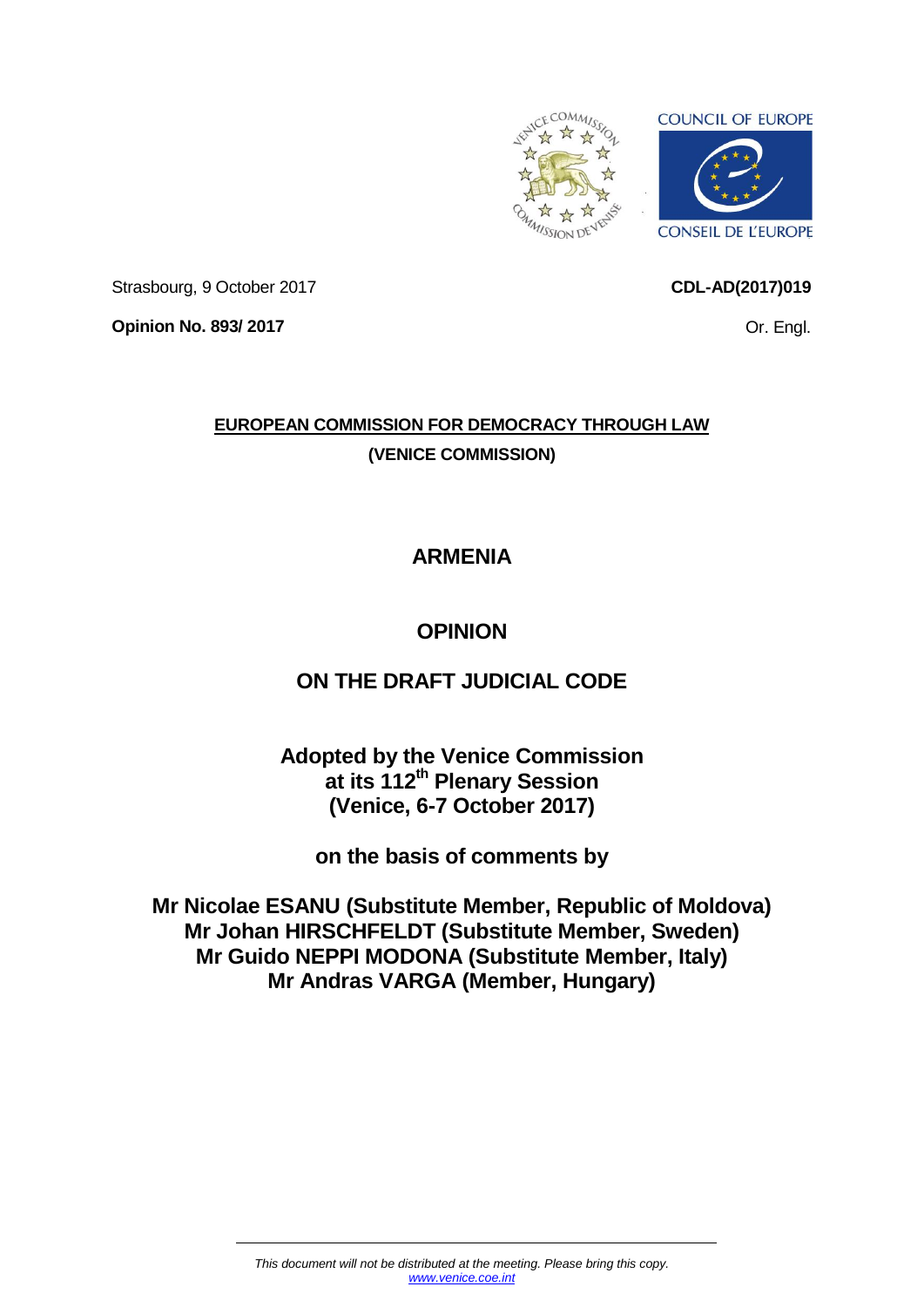# **Contents**

| I.       |                                                                                                                                                                                                                                                                                                                                                                                                                         |  |
|----------|-------------------------------------------------------------------------------------------------------------------------------------------------------------------------------------------------------------------------------------------------------------------------------------------------------------------------------------------------------------------------------------------------------------------------|--|
| ΙΙ.      | Constitutional framework of the Draft Judicial Code; scope of the present opinion  3                                                                                                                                                                                                                                                                                                                                    |  |
| III.     |                                                                                                                                                                                                                                                                                                                                                                                                                         |  |
| Α.<br>В. | 1.<br>Chapter 3, 4, 5 and 6 (organisation of the courts' system; specialised courts) 9<br>2.<br>3.<br>4.<br>5.<br>Chapter 10 (status of judges, immunities, salaries and incompatibilities) 12<br>6.<br>7.<br>8.<br>Chapter 13 (the General Assembly of judges and its commissions)  17<br>9.<br>Chapters 14 and 15 (the Supreme Judicial Council: composition and powers) 18<br>10.<br>11.<br>12.<br>13.<br>14.<br>15. |  |
| IV.      |                                                                                                                                                                                                                                                                                                                                                                                                                         |  |
| V.       |                                                                                                                                                                                                                                                                                                                                                                                                                         |  |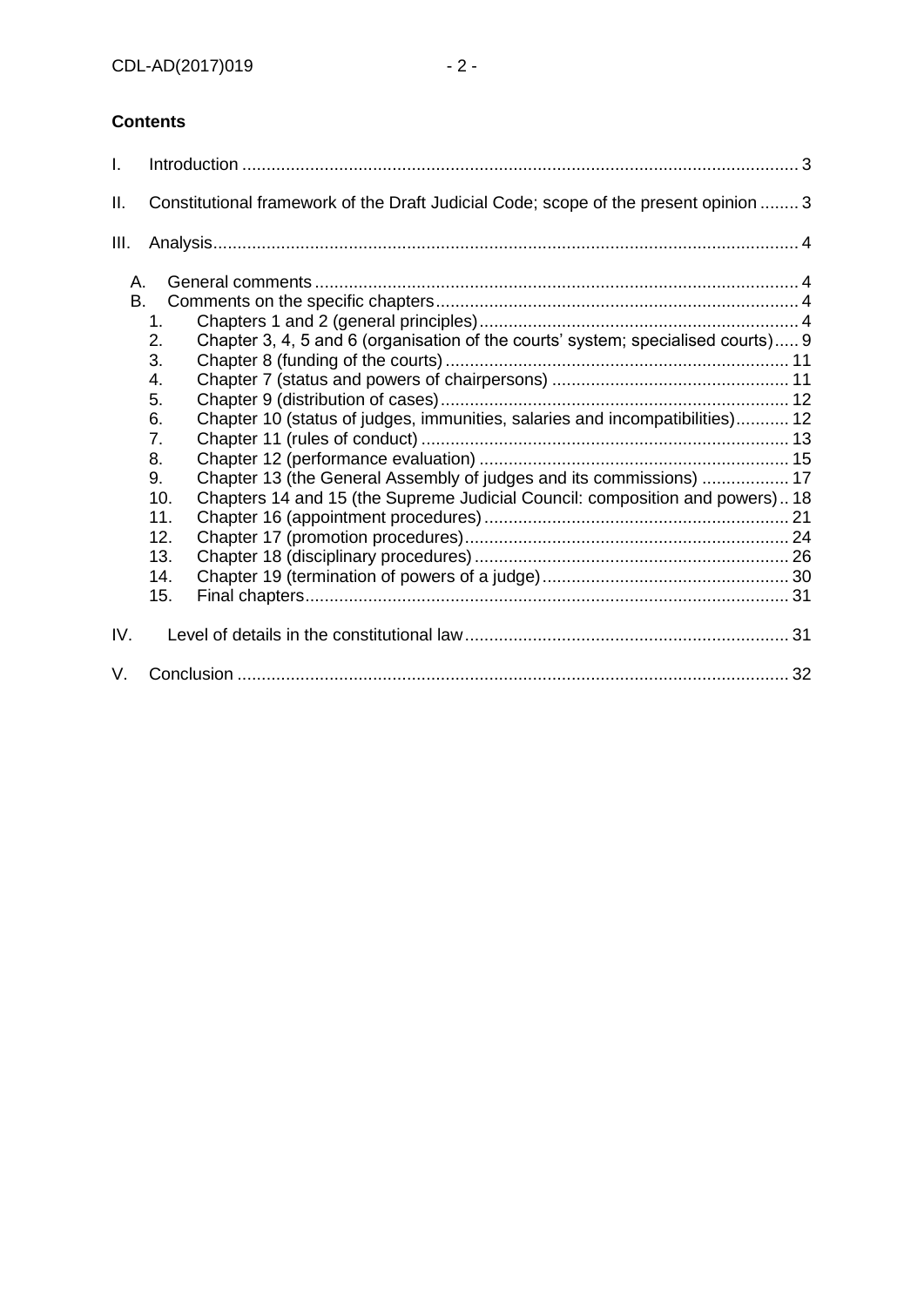#### <span id="page-2-0"></span>**I. Introduction**

1. By letter of 3 May 2017, the then Minister of Justice of Armenia, Ms Arpine Hovhannisyan, requested the Venice Commission to prepare an opinion on the Draft Judicial Code (CDL-REF(2017)030), to be submitted to Parliament for consideration in September 2017. In addition, a list of five more general questions, related to the future design of the judiciary, was communicated to the Venice Commission (CDL-REF(2017)033), and discussed by the rapporteurs with the representatives of the authorities in Venice on 15 June 2017.

2. Mr Esanu, Mr Hirschfeldt, Mr Neppi Modona, and Mr Varga acted as rapporteurs for this opinion.

3. On 10 – 11 July 2017, a delegation of the Commission, composed of Mr Esanu, Mr Hirschfeldt, Mr Neppi Modona, accompanied by Mr Dikov from the Secretariat, visited Yerevan and met with parliamentarians, executive authorities, judges and other local stakeholders, as well as representatives of the civil society.

4. The present opinion was prepared on the basis of contributions by the rapporteurs and on the basis of a translation of the Draft Judicial Code provided by the authorities. Inaccuracies may occur in this opinion as a result of incorrect translations.

5. This opinion was adopted by the Venice Commission at its  $112<sup>th</sup>$  Plenary Session (Venice, 6-7 October 2017).

#### <span id="page-2-1"></span>**II. Constitutional framework of the Draft Judicial Code; scope of the present opinion**

6. The need to develop a new Judicial Code was dictated by the adoption of the amendments to the Constitution of Armenia, approved at a referendum on 6 December 2015. Those amendments *inter alia* affected the organisation of the judiciary and the status of judges. It is planned to adopt the new Judicial Code by the end of 2017, in order to bring the legislation in line with the Constitution (see Articles 210 et seq. of the Constitution).

7. The 2016 constitutional reform was assessed by the Venice Commission in the First Opinion on the Draft Amendments to the Constitution (Chapters 1 to 7 and 10)<sup>1</sup> and in the Second Opinion on the Draft Amendments to the Constitution (in particular to Chapters 8, 9, 11 to 16).<sup>2</sup> The final constitutional arrangements regarding the status of judges, the manner of their election and dismissal and the composition and powers of the Supreme Judicial Council received a generally positive assessment of the Venice Commission. $3$  Thus, the current Constitution provides a solid legal basis for a well-functioning and independent judicial system.

8. In the centre of the new system is the Supreme Judicial Council (the SJC) composed of ten members: five are judges elected by their peers; five are elected by Parliament from amongst "prominent lawyers", by a qualified majority of votes (Article 174 §§ 1-3). Article 174 also mentions the General Assembly of Judges (the GA), which is an assembly of all Armenian judges. The SJC is responsible for nominating candidates for judicial appointments and promotions (§ 1, pp. 1-4 of Article 175). The SJC also gives consent to the criminal prosecution of a judge (p. 6) and may impose disciplinary liability on judges and terminate their powers (pp. 7-8). Paragraph 2 stipulates that when sitting as a disciplinary body the SJC "shall act as a

-

<sup>1</sup> CDL-AD(2015)037

<sup>2</sup> CDL-AD(2015)038

 $3$  See, in particular §§ 43-47 of CDL-AD(2015)038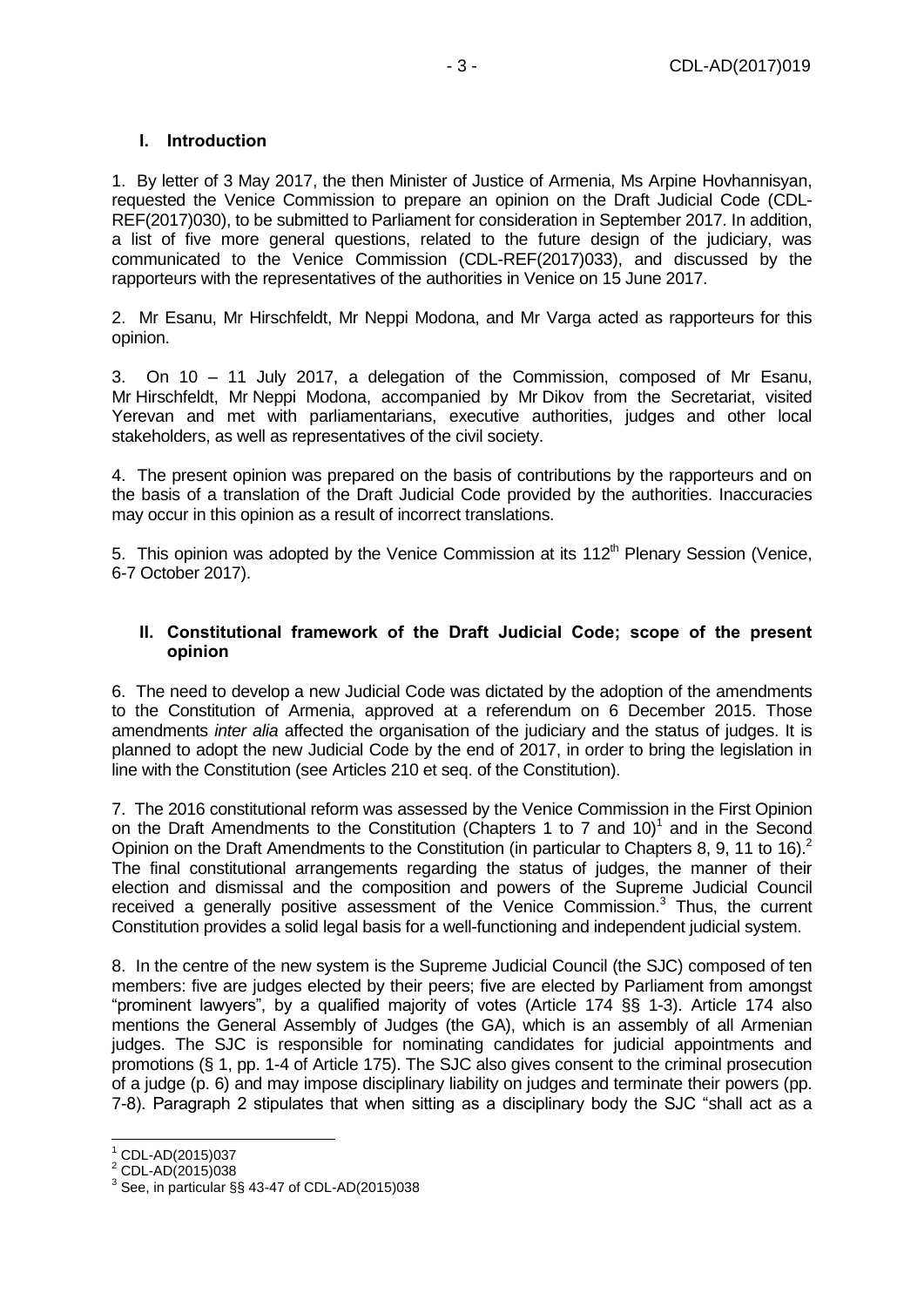9. The judicial system consists of "the Constitutional Court, the Court of Cassation, courts of appeal, courts of first instance of general jurisdiction, as well as the Administrative Court" (Article 163). The Constitutional Court stands apart in this system: its composition, procedures and powers are regulated by a separate constitutional law and are not analysed in the present opinion, unless they relate to the operation of ordinary courts.

10. Under Article 171 the Court of Cassation is defined as a "supreme court instance", except in the field of constitutional justice where the Constitutional Court is a supreme body  $(8 1)$ . The tasks of the Court of Cassation are to "ensure uniform interpretation of laws and other regulatory legal acts" and to "eliminate the fundamental violations of human rights and freedoms". The Constitution does not describe the relation between the Administrative Court and the courts of appeal and the Court of Cassation.

11. The status of the judges, the eligibility criteria, the incompatibilities and the procedure for appointment are described in Articles 164-165 of the Constitution. The judges are appointed the National Assembly and/or the President, depending on the level of the judge; however, the SJC is responsible for selecting and proposing all candidates for the judicial appointments. Insofar as the judges of the Court of Cassation are concerned, the SJC proposes to the National Assembly a list of three candidates from which the National Assembly has to elect one, by a  $3/5<sup>th</sup>$  majority (Article 166 § 3), and submit this candidate to the President for appointment.

12. Due to the time-constraints, this opinion covers only a number of selected topics that are of paramount importance for the future design of the Armenian judiciary; it does not represent, therefore, a comprehensive analysis of all provisions of the Draft Code.

# <span id="page-3-0"></span>**III. Analysis**

# <span id="page-3-1"></span>**A. General comments**

13. The Draft Code implements positive changes brought by the constitutional reform. Legal mechanisms proposed by the Draft Code are, in general, compatible with the European standards and best practices, they enhance the independence of judges and potentially may strengthen the public trust in the judiciary. However, the Draft Code contains several important gaps; many provisions of the Draft Code have to be clarified or harmonised with other provisions.

14. At the meetings in Yerevan the rapporteurs were told that new procedural codes are being developed in parallel with the Draft Judicial Code. Some of the principles set in the Draft Code (for example, regarding the role of the Court of Cassation in ensuring the uniform interpretation of the law, setting out a procedure of selection of cases for examination by the Court of Cassation, setting the rules regarding reopening of cases of resolving jurisdictional disputes, etc.) may be regulated in those other codes.

# <span id="page-3-3"></span><span id="page-3-2"></span>**B. Comments on the specific chapters**

# **1. Chapters 1 and 2 (general principles)**

a. Articles 1 to 13

15. The first articles of the Draft Code set general principles governing the judiciary (judicial independence, tasks of the courts, lawful exercise of judicial powers, etc.).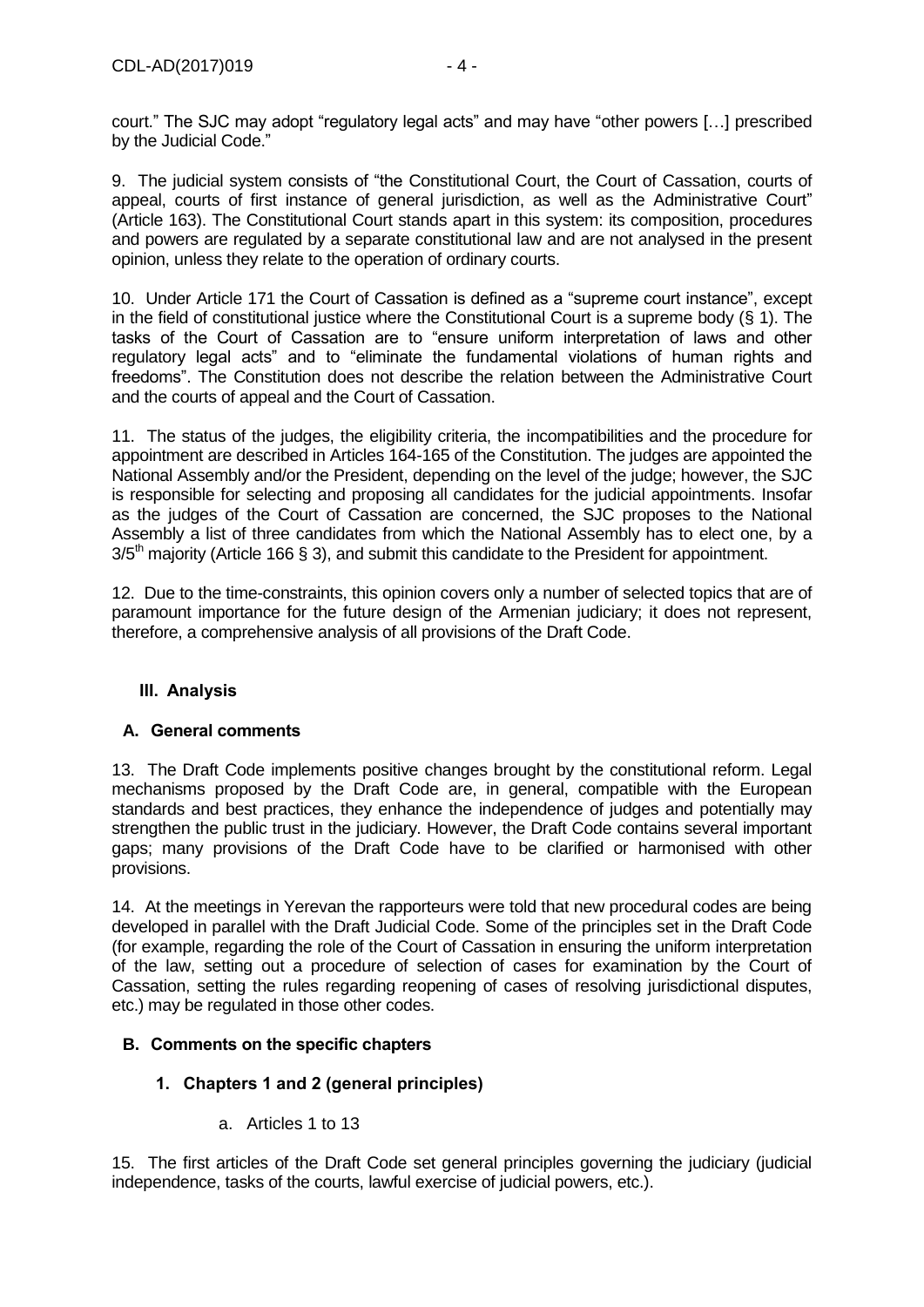16. Article 4 contains a closed list of types of courts and, in § 5, proclaims that the "establishment of extraordinary courts shall be prohibited". It is understood that no court that is not explicitly mentioned in Article 4 may be established – this is in line with international standards.<sup>4</sup>

17. Article 9 §§ 1 and 2 provides that the judge should decide cases in accordance with the Constitution, the international treaties, and the law. It does not mention, as a source of law, the interpretations of statutes given by the Court of Cassation. The binding status of the case-law of the Court of Cassation is discussed below, in relation to Article 14 of the Draft Code (see paragrap[h 21](#page-4-0) below).

18. Article 9 § 2 stipulates that the judge, in deciding a case, should "take account of the practice of bodies operating on the basis of international human rights treaties". Thus, § 2 implicitly refers to the case law of the European Court of Human Rights (the ECtHR). The Draft Code in this part reproduces the wording of Article 81 § 1 of the Constitution, which requires "taking into account" of the practice of those bodies. This formula is acceptable; however, in the opinion of the Venice Commission, the Constitution does not prevent the legislator from developing this principle further, in a direction of giving the ECtHR case law more weight in the domestic legal order and requiring the courts to *follow* the ECtHR case law. 5

19. Articles 10 to 13 contain certain procedural rules (fair trial, publicity, language of court proceedings, prohibition of discrimination, etc.) that are more appropriate in a procedural code.<sup>6</sup> In any event, Article 12 § 5 should make it clear that a decision of the judge to conduct proceedings behind closed doors does not prevent the parties to the proceedings (as opposed to the general public) to have access to the information and materials examined at the trial.

20. In general, the above provisions are in line with the European standards as expressed in the opinions and reports of the Venice Commission.

> b. Article 14 § 4 (possibility for a lower court to derogate from the case law of the Court of Cassation) and Articles 30-32 (the role of the Court of Cassation)

<span id="page-4-0"></span>21. Article 14 § 4 and Articles 30-32 deal with the role of the Court of Cassation. These provisions develop Article 171 § 2 (1) of the Constitution, which provides that this court "shall ensure the consistent application of laws and other normative legal acts".

22. Article 30 § 1 defines the scope of review exercised by the Court of Cassation: ensuring the uniform interpretation of the law and eliminating fundamental human rights violations. Both functions (ensuring the "uniformity of interpretations" and protecting human rights and freedoms) will be performed by the Court of Cassation "by way of revision of judicial acts", i.e. within the examination of individual cases. Ensuring the "uniformity of interpretations" should indeed not take other forms, such as issuing abstract guidelines to the lower courts.<sup>7</sup>

 4 See, for example, Basic Principles on the Independence of the Judiciary, General Assembly resolutions 40/32 of 29 November 1985 and 40/146 of 13 December 1985; see also CDL-AD(2015)037, § 150.

<sup>&</sup>lt;sup>5</sup> More on the effect of the judgments of the ECtHR in the domestic legal order see in CDL-AD(2014)036, Report on the implementation of international human rights treaties in domestic law and the role of courts, §§ 101 et seq., and, in particular, see about the German approach to this issue which requires the domestic courts to "strive to integrate the ECtHR judgments into the German legal system" to the extent that these judgements are not incompatible with the German constitution.<br><sup>6</sup> This remark is also applicable to some other Articles of the Draft Code, for example, Article 15 § 3 that speaks

of the right of appeal of persons who were not parties to the proceedings before the first instance court.<br><sup>7</sup> See CDL AD(2014)020, leint Oninian of the Vanice Commission and the Directorate of Human Dights

See CDL-AD(2014)030, Joint Opinion of the Venice Commission and the Directorate of Human Rights (DHR) of the Directorate of Human Rights and Rule of Law (DGI) of the Council of Europe, on the draft Laws amending the Administrative, Civil and Criminal Codes of Georgia, §§ 33, 34; see also CDL-AD(2014)038, Opinion on the draft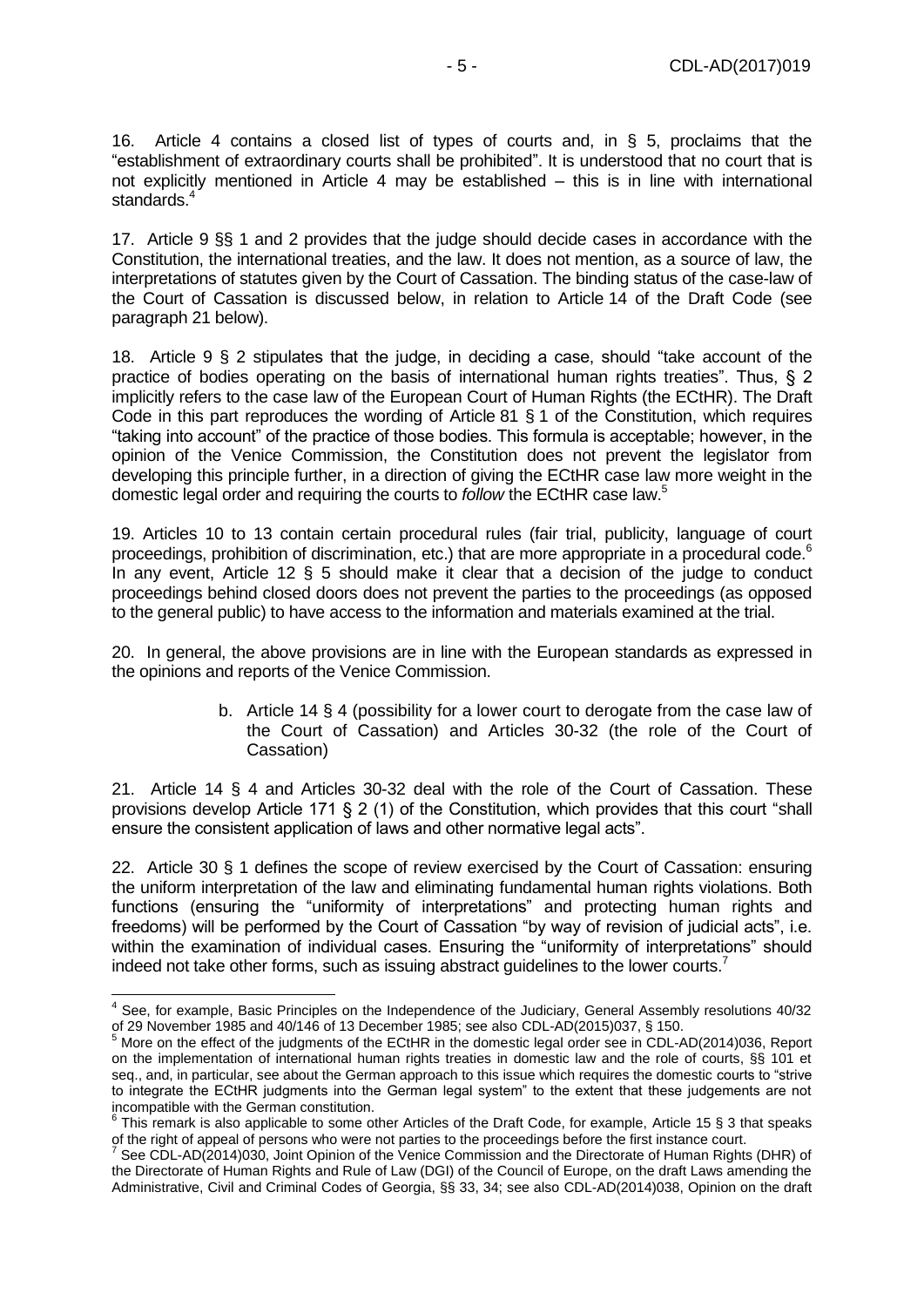23. The second paragraph of Article 30 stipulates that the Court of Cassation may engage in "interpreting […] another judicial act […] with regard to which there is an issue of law development". The meaning of this phrase is not entirely clear. While the Court of Cassation may, through interpretation, "develop" the law, it should not be involved in the lawmaking (i.e. develop new rules which are contrary to the plain language of the law). That being said, the boundary between the interpretative function of the Court of Cassation and the lawmaking is somewhat blurred, especially where the contested norm is arguably unconstitutional.

24. Article 30 § 2 explains that in order to protect fundamental rights and freedoms the Court of Cassation shall review the judicial acts issued by the lower court "in violation of the right to fair trial or in such violations of substantive or procedural law undermining the basic human rights enshrined in the Constitution and international treaties […], which have affected the outcome of the case." This provision may be construed as inviting the Court of Cassation to give direct effect to the Constitution and to the international human rights treaties and refuse to apply a law that it deems contrary to the Constitution and/or to the international law. The Venice Commission reiterates that in the Armenian legal order there is a separate body specifically entitled to give direct effect to the Constitution, namely the Constitutional Court. The main role of the courts of general jurisdiction is to apply general laws and interpret them in conformity with the Constitution, the European Convention on Human Rights (ECHR) and other internal human rights standards. If a "constitutionally compatible" interpretation of the law is impossible, the Court of Cassation (or a lower court) should use the mechanism provided by Article 169 § 4 and refer the question to the Constitutional Court. A clarification in the Draft Judicial Code in this direction would be useful.

25. Draft Article 14 of the Code ("Binding nature of judicial acts") provides that the lower courts may derogate from legal positions expressed by the Court of Cassation in its case law, but in this case they are obliged to give "strong arguments" justifying such departure. $8\text{ This raises the}$ question of the limits to the function of the Court of Cassation to maintain the consistency of the legal order.

26. Contrary to the current Code (Article 15),  $9$  draft Article 14 does not explicitly stipulate that the legal positions of the Court of Cassation are "binding". However, in essence, the new provision is not so different from the existing one: a judgment of the Court of Cassation may have effect as "case law" and lower courts should follow an interpretation given by the Court of Cassation in a particular case. The binding nature of the Court of Cassation interpretations may be deduced *a contrario*, as the new rule establishes an exception from the formal binding rule, which makes sense only if the binding rule exits. Moreover, the judgments of the Court of

laws on courts and on rights and duties of judges and on the Judicial Council of Montenegro, § 22; CDL-INF(2000)005, Opinion on the draft law of Ukraine on the judicial system, p. 4. And, by no means, the judges of the Court of Cassation should not give informal instructions disseminated from the top to the bottom of the judiciary: with the regard to the Armenian judiciary, the Venice Commission previously noted that it "heard persistent reports of improper and extraordinary interference by judges of higher-level courts with those of lowerlevel ones. Notably, that lower-level court judges often seek instructions from higher-level court judges – in particular those of the Court of Cassation. Should these allegations be true, then a firm position must be taken in Armenia to ensure that the independence of the judiciary includes the independence from interference by other judges" (CDL-AD(2014)007, Joint Opinion of the Venice Commission and the Directorate of Human Rights (DHR) of the Directorate General of Human Rights and Rule of Law (DGI) of the Council of Europe on the Draft Law amending and supplementing the judicial code (evaluation system for judges) of Armenia, § 13).<br><sup>8</sup> It reads as follow: "Where a sourt deregate from the justifications of a judicial ast of the C

It reads as follow: "Where a court derogates from the justifications of a judicial act of the Court of Cassation (including the interpretations of a normative legal act) while examining and deciding on a case, it shall justify its position indicating strong arguments."

According to § 4 of Article 15 of the Judicial Code currently in force, "the reasoning (including legal interpretations) laid down in a judicial act of the Court of Cassation or the European Court of Human Rights in a case with certain factual circumstances shall be binding for a court when the latter examines a case with similar factual circumstances, except when the court substantiates, putting forth weighty arguments, that it is not applicable to the factual circumstances at hand."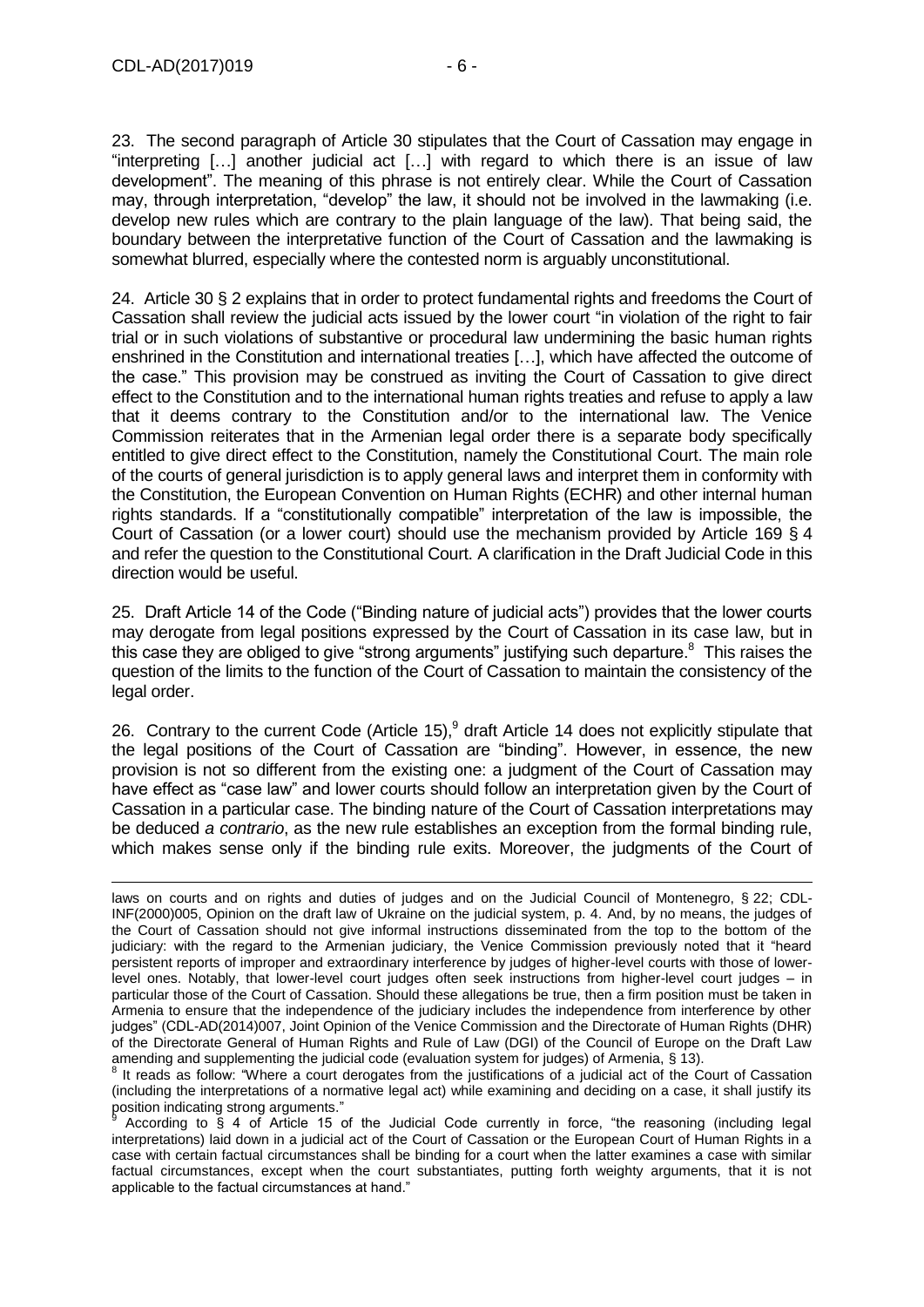Cassation will have binding effect *de facto*, simply because the lower courts would not want to see their decisions overturned.

27. The proposed Article 14 § 4 thus *implies* the binding effect of the case law of the Court of Cassation, without stating it openly. The Court of Cassation will have the last word and thus remain the guardian of the uniformity and ensure, as required by the Constitution, the coherence of the legal order of the Republic of Armenia (see Article 171 § 2 (1) of the Constitution). The new provision, however, puts accents differently: instead of stressing the mandatory character of legal positions of the Court of Cassation, it emphasises the power of the court, when indispensable, to develop the case law.

28. An important clarification is needed. Current Article 15 gives the lower courts the right to depart from the case law of the Court of Cassation where the lower court may "substantiate, [by] putting forth weighty arguments, that [the case-law of the Court of Cassation] is not applicable to the factual circumstances at hand". In essence, current Article 15 only speaks about the need to *distinguish factual circumstances* of new cases from the previous cases, and adapt the interpretation accordingly. Strictly speaking, if the relevant facts of the new case are dissimilar from those of the previously decided one, this old case cannot serve as a precedent.

29. New Article 14 describes another situation, namely a clear and net *departure* from the previous case law of the Court of Cassation, which is justified not by differences in factual circumstances, but by other "strong arguments". With this important restriction it recognises, therefore, the possibility of evolutive interpretation of the law, initiated at the bottom-level of the judicial system.<sup>10</sup> Arguably, the Court of Cassation will also have the power to overturn its own precedents (although this is not stated openly).

30. The Armenian legislator has to find a proper balance between two equiponderant principles. On the one hand the "binding rule" (proclaiming the binding nature of the case law of the Court of Cassation) ensures legal certainty (which is one of the pillars of the rule of law),<sup>11</sup> the predictability and uniformity of judicial decisions, and the principle of equality before the law, guaranteed by Article 28 of the Constitution.<sup>12</sup> On the other hand, too rigid an application of the "binding rule" can undermine the independence of the judges, guaranteed by Article 63 § 1 and Article 164 § 1 of the Constitution, in particular the internal independence of lower courts' judges towards justices sitting on the Court of Cassation.<sup>13</sup>

31. In sum, the new provision leaves the door open for incremental development of the case law at the initiative of the lower courts, under control of the Court of Cassation. The proposed formulation of draft Article 14 is therefore acceptable.<sup>14</sup>

-

 $10$  As the Venice Commission held in CDL-AD(2014)006, "a judge may not be limited to applying the existing case-law. […] While judges of lower courts should generally follow established case-law, they should not be barred from challenging it, if in their judgment they consider right to do so." (Joint Opinion on the draft Law on disciplinary liability of Judges of the Republic of Moldova, §§ 21 and 22).

 $1$  See CDL-AD(2016)007, Rule of Law Checklist, Chapter B (p. 15 et seq.).

 $12$  Ibid., Chapter E (p. 20 et seq.).

<sup>&</sup>lt;sup>13</sup> The Venice Commission has repeatedly stated that independence of the judiciary depends not only on its relations with other State authorities (external institutional independence), but also on the relations within the judicial system, between different levels of jurisdiction (see CDL-AD(2012)014 § 78-79, CDL-AD(2010)004, § 73). The Committee of Ministers expressed itself in similar terms: "Hierarchical judicial organisation should not undermine individual independence" (CM/Rec(2010)12, § 22).

<sup>14</sup> The word "incremental" is particularly important here; the Venice Commission recalls its earlier position that the overarching principle of legal certainty requires that "legal instruments must not change so often as to make the principle *ignorantia juris non excusat* impossible to be applied by an ordinary individual. Courts should not depart from a previously held interpretation of a legal instrument, unless they have a good reason to do so" (CDL-AD(2012)014, § 28). Whatever option is chosen, it is recommended to harmonise Article 9 and Article 14: if the legislator formulates the "binding rule" more clearly in Article 14, it should be repeated in Article 9.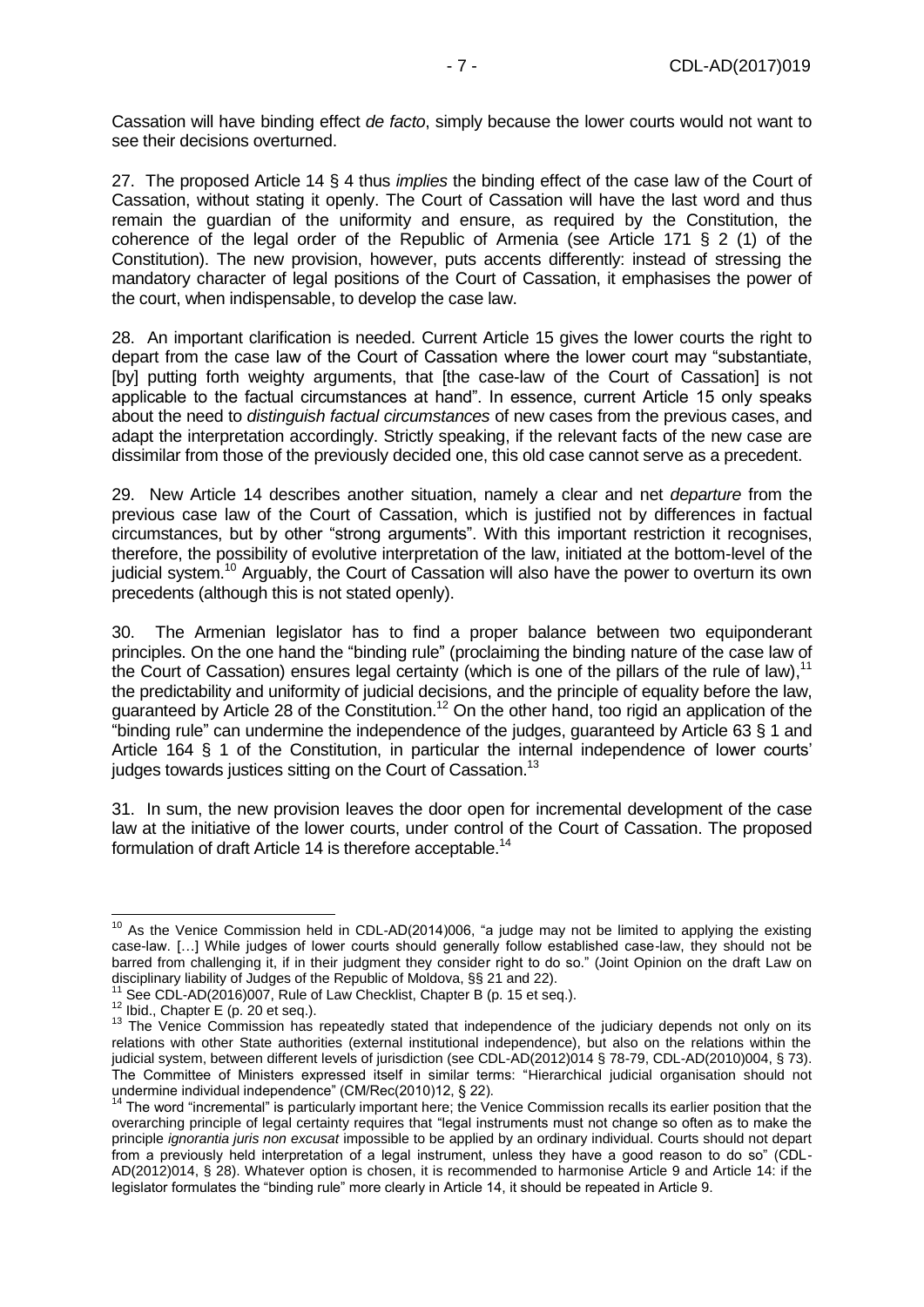32. The Venice Commission regrets that Article 14 does not mention the binding effect of the case law of the Constitutional Court. Under Article 170 § 2 of the Constitution decisions of the Constitutional Court are final; however, it is necessary also to acknowledge the binding effect of the *case law* of the Constitutional Court – i.e. of those legal positions which transcend the circumstances of the specific case where they have been formulated and which should be applicable to other similar cases.<sup>15</sup>

> c. Articles 15 et seq. (ordinary cassational appeals and extraordinary remedies; *certiorari*).

33. Article 15 distinguishes between cassational appeals (§ 1) and appeals on the basis of "fundamental violations of substantive or procedural law" (§ 2). Article 15 § 2 thus appears to describe an *extraordinary* legal remedy, which is not a part of a *normal procedure* before the Court of Cassation, and which may be used *after* the judgment became final. At the same time, Article 30 does not make this distinction; under § 1 (2) the Court of Cassation should always "eliminate the fundamental violations of human rights and freedoms", whatever is the type of the appeal. This should be clarified. If Article 15 § 2 speaks of an extraordinary remedy, the Venice Commission recalls that the authorities must respect the principle of legal certainty and should not use this remedy (the reopening of a case with reference to "fundamental violations") as an appeal in disquise.<sup>16</sup>

34. Furthermore, § 2 of Article 15 mentions reopening of the case due to newly discovered circumstances. This is a remedy based on facts, whereas the review because of "fundamental violations of substantive or procedural law" is limited to the questions of law. Those two situations should be treated separately in the Draft Code.

35. Article 15 § 3 gives the right to appeal to persons who were not taking part in the proceedings "in the cases and under the procedure provided for by law". This generous *locus standi* rule should be carefully circumscribed in the relevant procedural codes and in the jurisprudence of Court of Cassation in order not to allow frivolous claims by persons who have only very tenuous connection to the subject-matter of the dispute.

36. As the rapporteurs were explained in Yerevan, Article 16 § 3 is designed to give to the Court of Cassation a *de facto certiorari* privilege, i.e. the power to select cases for examination by a panel of judges. This model would permit the Court of Cassation to select from its docket the most important cases, whereas a great majority of appeals will be dismissed by the panel in simplified proceedings, by a summary inadmissibility decision. Such model exists in certain countries; however, it will be necessary to describe, in the relevant procedural codes, the exact powers of the panel and the basic characteristics of the summary inadmissibility decisions it may take.

37. Appeals accepted for examination on the merits should be those that raise *serious* questions of interpretation of law. In particular, this may apply to situations where a lower court deviated from the case law of the Court of Cassation, in order to disapprove such deviation or confirm it. By doing so the Court of Cassation will ensure the uniform application of laws (which is one of its two main functions according to Article 30 § 1 (1) of the Draft Code).

 $\overline{1}$ <sup>15</sup> See also CDL-AD(2017)011, Armenia – Opinion on the draft Constitutional Law on the Constitutional Court, §§ 89 et seq.

<sup>16</sup> See, in the Armenian context, the ECtHR judgment *Vardanyan and Nanushyan v. Armenia*, no. 8001/07, 27 October 2016, §§ 64 et seq., with further references to earlier judgments regarding Russia and Romania. In this case the ECtHR concluded that the Armenian courts had violated the principle of the finality of judgments, by allowing a claim by the Mayor of Erevan which in fact constituted an appeal in disguise against a final decision in the applicants' favour rendered by the Court of Cassation in 1997.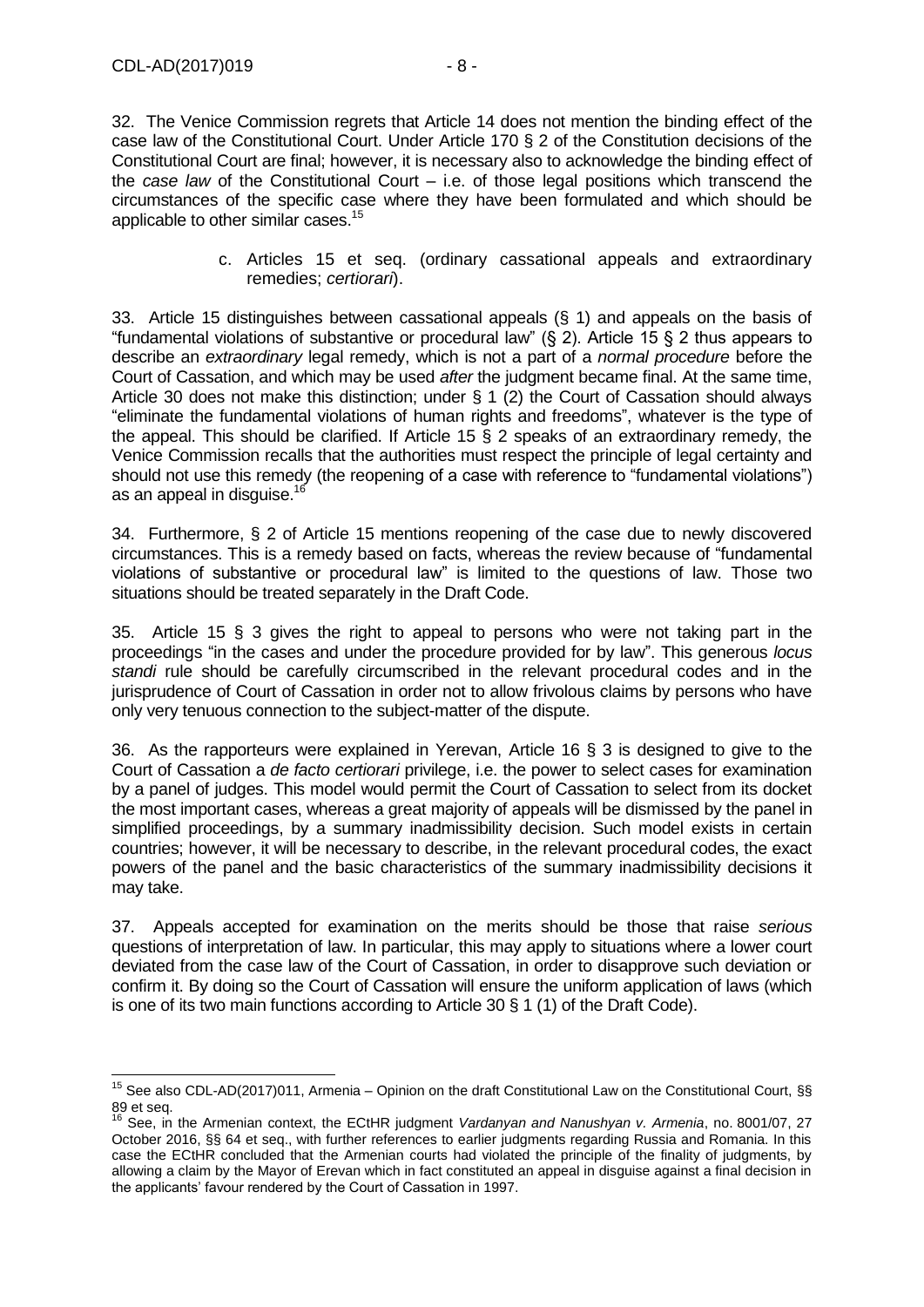# **2. Chapter 3, 4, 5 and 6 (organisation of the courts' system; specialised courts)**

<span id="page-8-0"></span>38. The Draft Code, following the Constitution, establishes a three-tier system of courts (firstinstance, appellate, Court of Cassation), separated into three different branches (civil, administrative and criminal). The three-tier system existed before the 2015 constitutional reform.<sup>17</sup> There is no international standard on the number of judicial instances;<sup>18</sup> the State is free to choose a model which best suits its needs and is compatible with the national legal traditions.

a. Article 21 (pre-trial judges)

39. Article 21 § 4 empowers the SJC to select judges performing judicial oversight over pre-trial criminal proceedings from amongst the judges of criminal specialisation for a term of one year, by the principle of rotation. This is an acceptable model.<sup>19</sup>

40. If the same judge decides on the pre-trial measures and then examines the case on the merits it is necessary to ensure that the judge's participation in the pre-trial proceedings does not affect his/her impartiality in the subsequent trial. That does not exclude that the judge, at the earlier stages of the proceedings, may assess the *prima facie* plausibility of the accusations, the need for certain investigative actions, and the security risks posed by the accused. The Venice Commission refers the Armenian authorities to the abundant case law of the ECtHR on this matter.<sup>20</sup>

b. Articles 22 and 23 (number of judges in each court)

41. As follows from Article 22, judicial territory of a first-instance court is normally linked to the territory of an administrative district.<sup>21</sup> This model is not unknown, but has disadvantages, one of which is the uneven repartition of workload. Furthermore, there remains a risk that local administrations may be tempted to exert undue influence on local courts located within their territory.<sup>22</sup> Some detachment of the judicial system from the territorial division of the country may be desirable.

42. Article 23 of the Draft Code contains a list of all courts in Armenia with the number of judges serving there. The Venice Commission had previously noted that it is not necessarily correct that the Constitution must define the individual elements of the court organisational structure.<sup>23</sup> To some extent this logic applies to a constitutional law: it may be necessary to fix there the number of judges of the Court of Cassation, to avoid "packing" this court by new judges.<sup>24</sup> By contrast, as to the lower courts, it would be better to provide in the Draft Code only

<sup>-</sup><sup>17</sup> CDL-AD(2014)007, Joint Opinion of the Venice Commission and the Directorate of Human Rights (DHR) of the Directorate General of Human Rights and Rule of Law (DGI) of the Council of Europe on the Draft Law amending and supplementing the judicial code (evaluation system for judges) of Armenia, § 20

<sup>&</sup>lt;sup>18</sup> Except for the requirement to have an instance of appeal for criminal cases – see Article 2 of Protocol no. 7 to the ECHR.

 $19$  An alternative model – to establish a permanent corpus of specialised pre-trial judges clearly separated from trial judges (like *juge des libertés et de la detention* in France) is also possible; however, a lot depends on how the system of specialised judges is organised; see, in this respect, CDL-AD(2017)004, Turkey - Opinion on the duties, competences and functioning of the criminal peace judgeships.

<sup>20</sup> See *Hauschildt v. Denmark*, 24 May 1989, § 50, Series A no. 154, and *Perote Pellon v. Spain*, no. 45238/99, § 51, 25 July 2002

Article 22 contains a repetition, which may be the problem of translation.

<sup>22</sup> CDL-INF(2000)005, Opinion on the draft law of Ukraine on the judicial system, p. 4

<sup>&</sup>lt;sup>23</sup> "[...] Only the general framework of the organisation of the court system deserves to be reflected in the Constitution itself"' – see CDL-INF(1996)002, Opinion on the regulatory concept of the Constitution of the Republic of Hungary, p. 32.

 $24$  Although this is not a strict requirement: "The Venice Commission [...] consider that the appropriate body to make the ultimate assessment on the number of Supreme Court judges and of the need for more judges is usually the legislator or the High Council of Justice, given that the choice depends, *inter alia*, on the available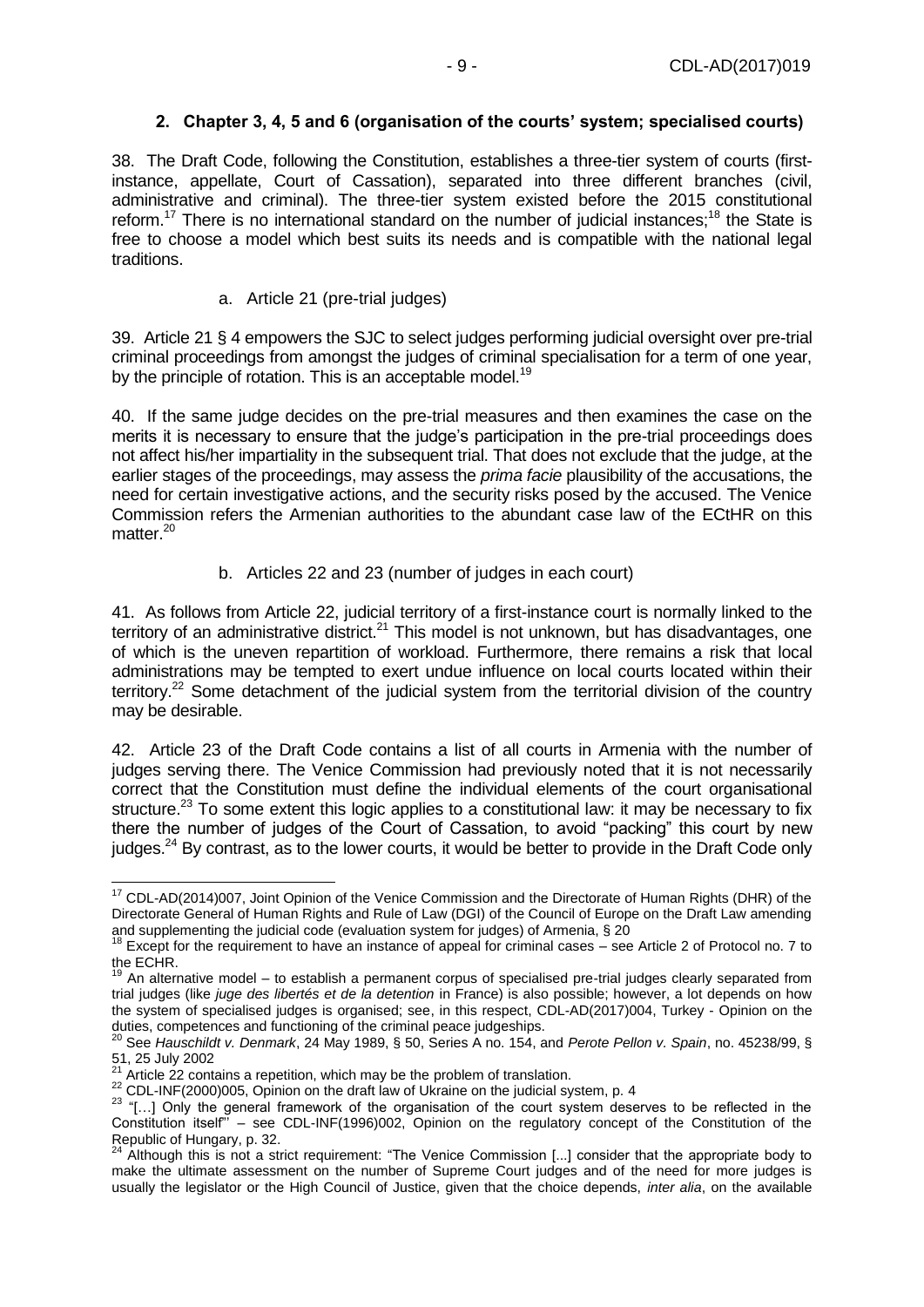general criteria for determining the number of judges and to entrust the SJC and/or Parliament with the power to determine the exact numbers and repartition of judges amongst the lower courts.<sup>25</sup>

> c. Article 24 – 30 (administrative courts; resolution of possible disputes between different branches of the judicial system)

43. Article 163 § 1 of the Armenian Constitution establishes administrative courts as a separate branch of the judiciary. The Judicial Code implements this provision by stipulating that the judgments of the administrative court of the first instance may be appealed against before an Administrative Court of Appeal (Article 29 § 1 (3), and, ultimately, before the Administrative Chamber of the Court of Cassation (Article 31 § 1 (3)). This is a three-pillar system, with three separate chambers of the Court of Cassation dealing with three types of cases: criminal, civil and administrative. The Draft Code does not appear to provide for a common sitting of those three chambers.

44. Usually, the Venice Commission refrains from taking a definite stance on the establishment of separate administrative courts.<sup>26</sup> Both models (having special administrative courts or keeping administrative cases within the jurisdiction of ordinary courts) are legitimate. While specialisation may be very useful in certain circumstances, $^{27}$  it creates a risk of complicating the system and is not always cost-efficient, especially in small countries.<sup>28</sup> That being said, "it is of course perfectly compatible with European standards to introduce administrative courts with specific jurisdiction standing beside the ordinary general courts".<sup>29</sup>

45. What may be problematic is where such a three-pillar system has no common highest instance, since the three different chambers remain separated within the Court of Cassation. It may give rise to two types of complications: jurisdictional disputes (disputes about which court is competent to hear a particular case) $30$  and inconsistent case law, especially between the civil and the administrative pillars. In modern market-oriented societies the sharp differences between private law and administrative law are diminishing. Two cases between different chambers may well concern the same concepts, where interpretation of principles of private and public law must be needed at the same time. If different branches of the judiciary are completely separate, there is a risk that they develop conflicting approaches to the same issues.

46. There are different solutions to this problem. One would be to have a joint chamber with a greater amount of judges, but with separate civil and administrative panels. Within this chamber it would be possible to develop case-management and case-distribution with provisions or routines that could support uniformity. A system of rotations of judges would permit interaction of judges with different experiences. In addition, the workload may differ over the years and there could be, from time to time, the need to rebalance the number of judges in the civil and

 $^6$  CDL-INF(2001)017, Report on the Revised Constitution of the Republic of Armenia, § 59

 $^{29}$  Ibid, § 6.

-

budgetary means, which cannot be determined by the Supreme Court judges. It is nevertheless highly recommended that the legislator takes into consideration the opinion of the Supreme Court in the legislative process" (CDL-AD(2014)031, Joint Opinion of the Venice Commission and the Directorate of Human Rights (DHR) of the Directorate of Human Rights and the Rule of Law (DGI) of the Council of Europe, on the draft Law on Amendments to the Organic Law on General Courts of Georgia, § 19).

 $^{25}$  See CDL-AD(2013)034, Opinion on proposals amending the draft law on the amendments to the constitution to strengthen the independence of judges of Ukraine,  $\S$ § 13 – 14.

<sup>27</sup> See, in particular, CDL-AD(2002)026, Opinion on the Draft Law on Judicial Power and Corresponding Constitutional Amendments of Latvia, § 6

See CDL-AD(2002)026, Opinion on the Draft Law on Judicial Power and Corresponding Constitutional Amendments of Latvia, § 7

<sup>30</sup> Article 7 of the Draft Code says that the courts are masters of the questions of jurisdiction. This is a correct solution, but it does not work when two courts claim competency over the same case and there is no arbiter to solve this controversy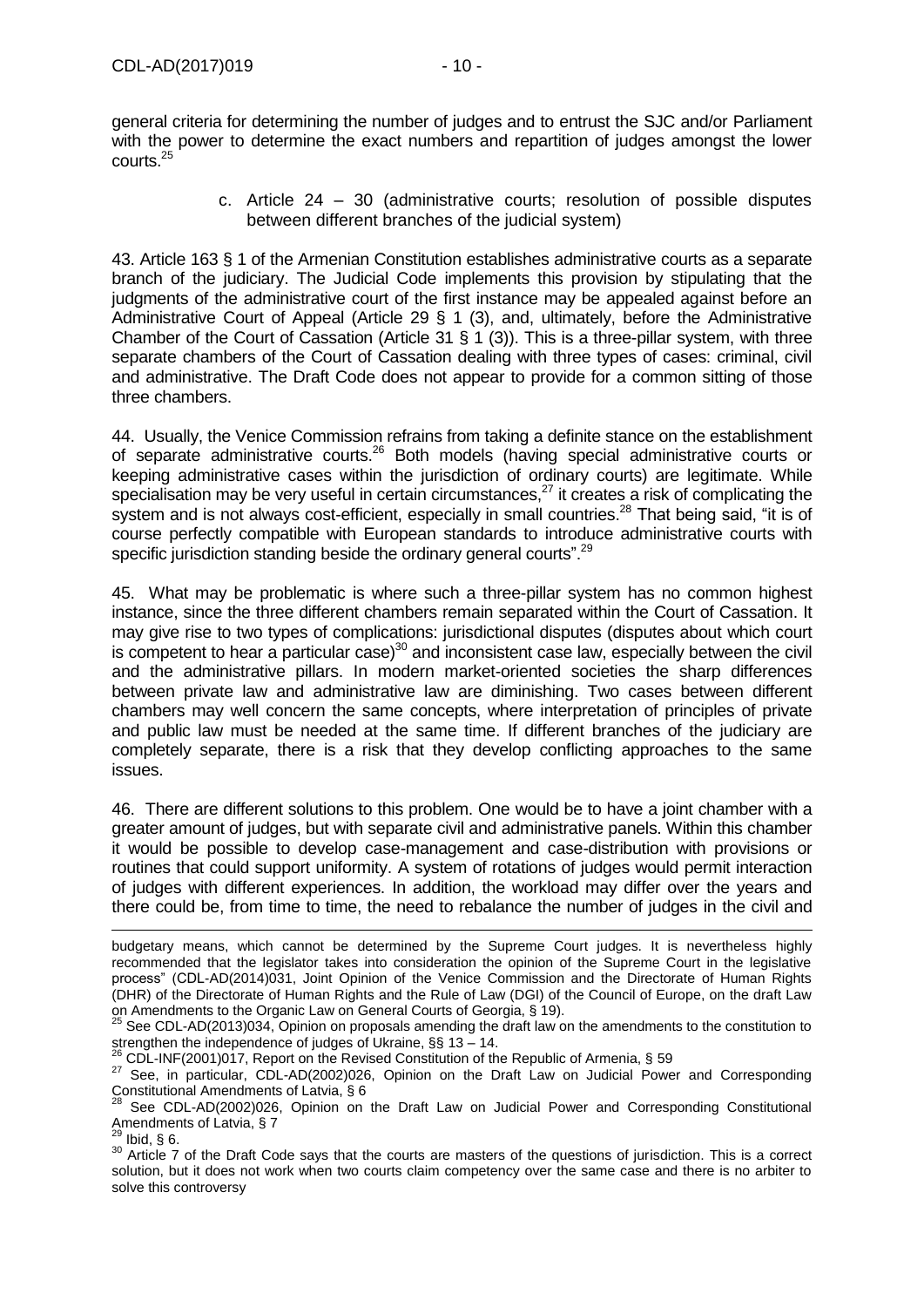administrative panels. Previously the Venice Commission recommended some form of rotation of judges between different pillars of the courts' system in order to promote a broader outlook and experience.<sup>31</sup>

47. Another solution would be to keep separate chambers, but provide for a regular (or *ad hoc*) common sitting of all three chambers of the Court of Cassation, which would resolve jurisdictional disputes and ensure coherence of the case law.

## **3. Chapter 8 (funding of the courts)**

<span id="page-10-0"></span>48. Article 36 defines the participation of the SJC in the process of development of the budget of the judiciary. It is unclear, however, whether the SJC will play any role in distributing this budget amongst the courts and spending it, or whether this will be the task of the local courts. Article 37, which provides that "logistical support of courts shall be provided by the staff of the relevant court" may be interpreted as suggesting that courts' expenditures will be decentralised and entrusted to the administrative officials of each court, under the supervision of the chairperson. On this topic see more below, in the comments to Chapters 14 and 15 on the eventual decentralisation of the administrative tasks.

49. As regards the *development* of the overall budget of the judiciary, the Ministry of Justice may play some role in this process; for example, the Ministry may be allowed to present to Parliament objections or amendments to the budget proposed by the SJC for adoption.

## **4. Chapter 7 (status and powers of chairpersons)**

<span id="page-10-1"></span>50. Articles 33 – 35, which regulate the powers of the chairpersons, are generally acceptable. As a preliminary remark the Venice Commission notes that the reform reduces quite significantly the role of the chairpersons in the judicial system: they are now elected for a fixed term, without the right of immediate re-election;<sup>32</sup> the currently existing Council of Court's Chairpersons is abolished and most of its powers are transferred to the SJC, the chairpersons lose some of their powers (distribution of cases), they cannot be members of the SJC, etc. This is a positive trend – the new system is less hierarchical and centralised, and thus more favorable for developing a culture of internal judicial independence.

51. A chairperson may trigger disciplinary proceedings against a judge of his or her court,<sup>33</sup> but it is understood that such complaint would not have any special weight and will be treated on par with other complaints.

52. Some of the powers of the chairpersons – for example, "ensure the normal operation of the court", "organise the operation of a chamber", "exercise other powers vested therein by law" – may be construed very broadly and should be formulated with more precision.<sup>34</sup> The Venice Commission recalls that "administrative decisions that directly affect adjudication should […] not be within the exclusive competence of Chairpersons. Furthermore, a plethora of Chairpersons' competencies potentially affecting the career of judges could be perceived as a type of

 $\overline{a}$ <sup>31</sup> CDL-AD(2002)026, Opinion on the Draft Law on Judicial Power and Corresponding Constitutional Amendments of Latvia, § 7

<sup>&</sup>lt;sup>32</sup> For the chairpersons of the first instance courts and the courts of appeal; the chairpersons of the chambers of the Court of Cassation can serve only once in this capacity.

See Article 33 § 1 (2): chairperson in courts of first instance and courts of appeal have to submit a relevant report to the Ethics and Disciplinary Commission (here EDC) of the General Assembly of Judges when detecting a violation of the rules of conduct by a judge.

<sup>&</sup>lt;sup>34</sup> The recent opinion of the Venice Commission regarding the Constitutional Court of Armenia may be of relevance here – see CDL-AD(2017)011, §§ 52 et seq.; see also CDL-AD(2014)021, Opinion on the Draft law on introducing amendments and addenda to the Judicial Code of Armenia (term of office of court presidents).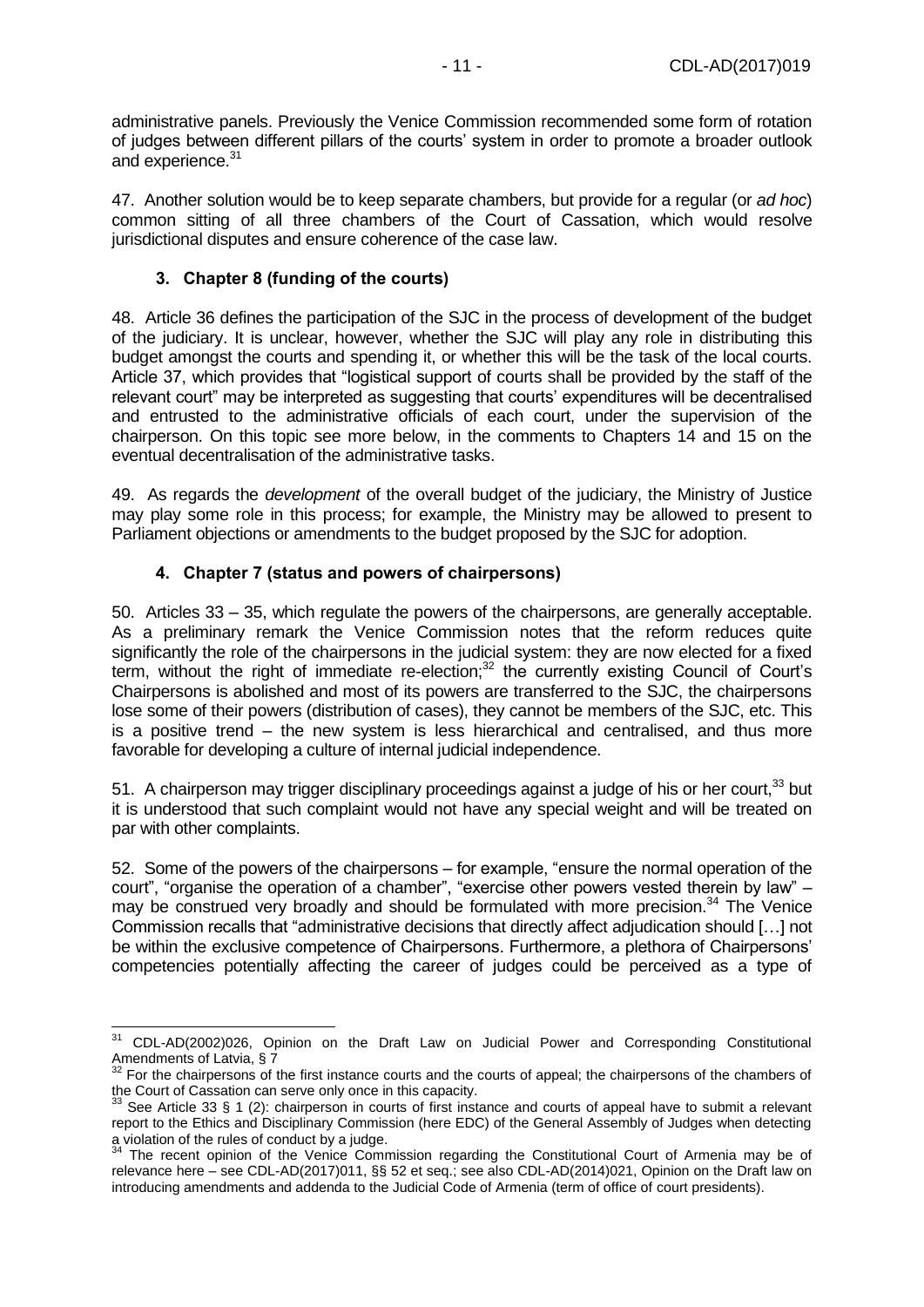pressure that could call into question the independence of judges and should thus be avoided". 35

## **5. Chapter 9 (distribution of cases)**

<span id="page-11-0"></span>53. It is positive that the distribution of cases amongst judges will be automatic and based on random selection conducted automatically (Article 38). From Article 43 it is understood that a case cannot be withdrawn from a judge otherwise than in a number of clearly defined situations (such as recusal, transfer of the judge to another court, temporary inability to perform duties), which is also positive.<sup>36</sup>

## **6. Chapter 10 (status of judges, immunities, salaries and incompatibilities)**

<span id="page-11-1"></span>54. Article 45 prohibits judges to be members of any party or "otherwise engage in political activities". While the first limb of the rule (not to be a member of a political party) is clear and legitimate (at least, this is a well-known practice in many European countries), the second limb is formulated too broadly. The same concerns Article 60 § 4, which *inter alia* requires the judge "to refrain from practicing any conduct that may leave an impression of being engaged in political activities". This is a very high standard, difficult to reach. As the Venice Commission held previously, "it is rather difficult to make the difference between what is and what is not 'politics".<sup>37</sup> There is no doubt that "the right of political participation" of judges (essentially the rights guaranteed by Articles 10 and 11 of the ECHR) may be legitimately restricted.<sup>38</sup> Thus, a judge may be required to carefully choose the forums where s/he speaks and the format of his public interventions. However, this rule should not prohibit the judge, as a legal expert, from expressing his views before a professional audience, in specialised journals etc., even if those views relate to policy issues.

55. Since it is difficult to give a precise definition of what is "political", another legislative technique is possible. The Draft Code may give several examples of the most typical cases of "political involvement" which a judge should avoid, while leaving a space for the participation of  $\mu$  iudges in academic and similar discussions.<sup>39</sup> These examples and exceptions may be used by the Ethics and Disciplinary Commission of the General Assembly of Judges as benchmarks, and steer its practice in the right direction.

56. Article 46 contains a general rule prohibiting judges from being involved in any entrepreneurial activity or holding positions in NGOs. It also contains several exceptions to this rule, which imply that a judge may manage property of his or her relatives, represent their interests, or work for NGOs, provided that the judge does it without compensation. Article 65 repeats the general rule that judges are prohibited from participating in entrepreneurial activities, but, again, a number of exceptions are formulated thereafter: a judge may be a shareholder of a limited liability company, but without the right to participate in the management of this company going beyond participation in the general assembly of shareholders; his/her share, together with his/her relatives, should not exceed 10 per cent, and this company should not be *often* involved in dealings which may be the subject-matter of proceedings before this judge.

57. In principle, if interpreted in good faith, those exceptions are acceptable . However, during the meetings in Yerevan the rapporteurs were told that, in practice, many judges have unofficial "side-jobs" or businesses, and that conflicts of interests are very recurrent because of it. It was

<sup>-</sup> $35$  CDL-AD(2011)12, Joint Opinion on the constitutional law on the judicial system and status of judges of Kazakhstan, § 26

<sup>36</sup> See ECtHR, *Moiseyev v. Russia*, no. 62936/00, judgment of 9 October 2008, §§ 172 et seq.

<sup>37</sup> CDL-AD(2016)013, Republic of Kazakhstan - Opinion on the Draft Code of Judicial Ethic, § 62

<sup>&</sup>lt;sup>38</sup> On the freedom of expression of judges, see the report CDL-AD(2015)018.

<sup>39</sup> CDL-AD(2016)013, § 63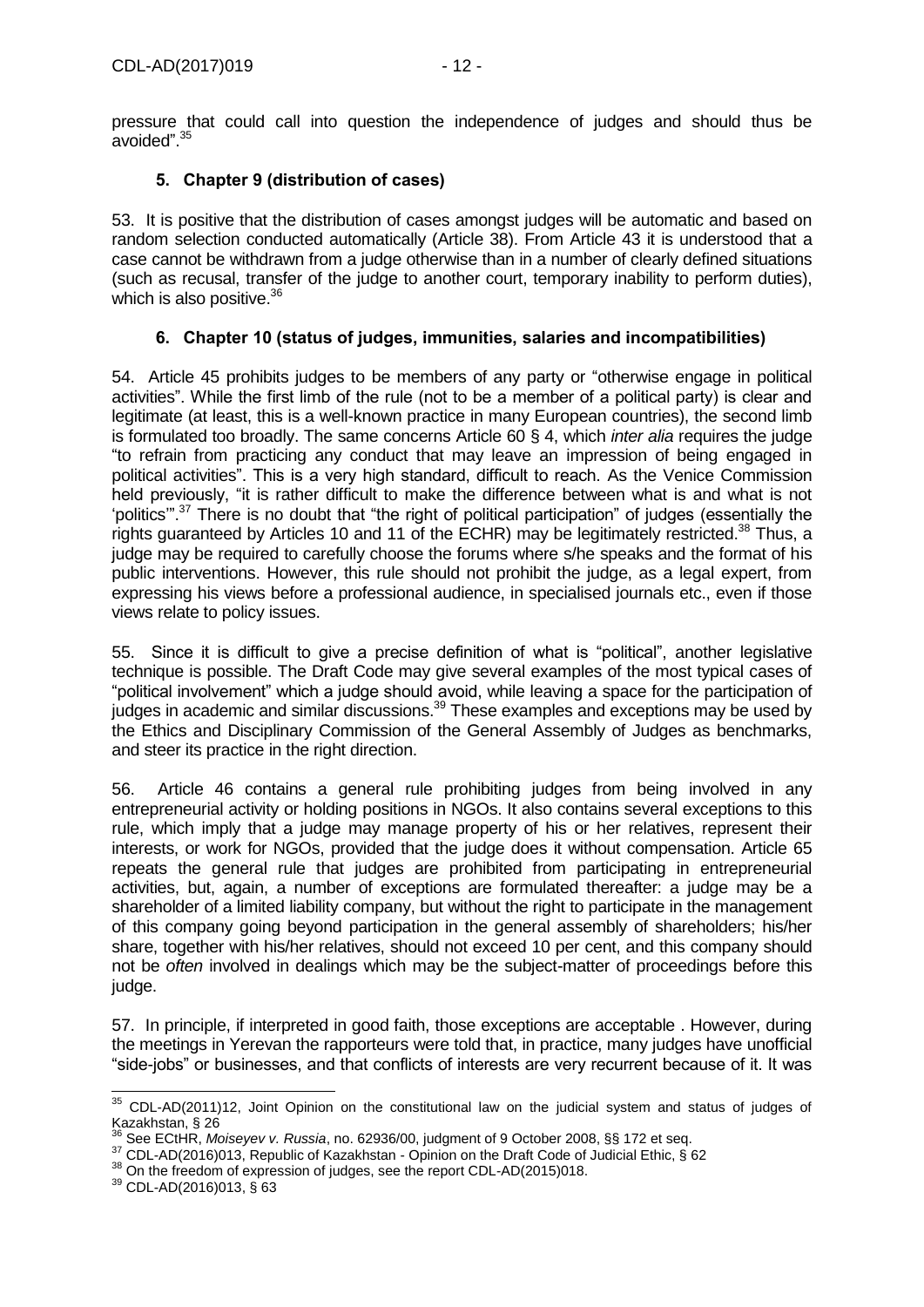reported that for a relatively large number of Armenian judges their official salary represents a rather minor part of their income, if compared to their revenues from businesses they co-own (or the revenues of their close relatives). A judge with extensive business interests is more vulnerable to pressure, even if his/her position as a judge is well protected by the law. Several interlocutors expressed concern that too many exceptions from the general rule will perpetuate this situation. From this point of view, a simpler, more categorical rule would be better: once elected, the judge should sell his/her shares and parts in business entities, or at least put them into a blind trust, and refuse any participation in entrepreneurial activities, even when those which concern his/her relatives and are performed without pay.<sup>40</sup>

58. Article 49 of the Draft Code stipulates that the level of the judges' salaries will be defined by the Law on remuneration of persons holding state positions. Article 164 of the Constitution, § 10, provides that judge's salaries should "correspond to the high status and liability of a judge" and should be set by law. The Draft Judicial Code contains the same formula; it does not define the level of the judges' salaries but refers to other laws that regulate salaries of civil servants. The information note attached to the Five Questions contends that the level of the judges' salaries should be set by the Judicial Code (which has the status of the constitutional law) and not by a law on civil servants, which is an ordinary law and may be changed more easily.

59. A constitutional law is a very rigid legal instrument, which cannot always be quickly adapted to the changing economic conditions. It should set certain *basic principles* that would ensure privileged status of judicial salaries. For example, the constitutional law might proclaim that iudicial salaries may be reduced only in case of a major financial crisis<sup>41</sup> and only after the commensurate reduction of salaries in all other sectors of public service. The constitutional law may guarantee regular indexation of judicial salaries in line with the cost of living, fix the salaries of judges at the same level as salaries of certain high-level State officials,<sup>42</sup> etc. The choice of specific guarantees belongs to the Armenian authorities. However, a constitutional law does not need to go into further details, and, *a fortiori*, should not set judicial salaries in absolute figures – this may be left to the ordinary legislation.

60. It is also recommended to reduce to the minimum (and better exclude completely) all other kinds of remuneration (especially in-kind remuneration) which open way to possible abuses and manipulations. The Venice Commission recalls that "bonuses and non-financial benefits, the distribution of which involves a discretionary element, should be phased out".<sup>43</sup> These benefits do not necessarily add much to the financial autonomy of a judge and, by contrast, may represent a danger for the judges' independence.

#### **7. Chapter 11 (rules of conduct)**

 $\overline{a}$ 

<span id="page-12-0"></span>61. Chapter 11 establishes rules of judicial conduct that relate to the "core" professional duties of judges (to act lawfully, for example) and some rules that relate to ethics and behaviour in non-professional sphere.

<sup>&</sup>lt;sup>40</sup> For more details see the 2016 GRECO evaluation report on Armenia,<https://rm.coe.int/16806c2bd8>

<sup>&</sup>lt;sup>41</sup> It would be wrong to proclaim, in absolute terms, that judges' salaries cannot be reduced in any circumstances; see CDL-AD(2010)038, *Amicus Curiae* brief for the Constitutional court of "The Former Yugoslav Republic of Macedonia" on Amendments to several laws relating to the system of salaries and remunerations of elected and appointed officials, §§16 – 20.

 $42$  See CDL-AD(2011)012, Joint Opinion on the constitutional law on the judicial system and status of judges of Kazakhstan by the Venice Commission and OSCE/ODIHR, § 52, where the Commission recommended to guarantee the "scale of remuneration" at the level of the constitutional law.

 $^3$  CDL-AD(2010)004, Report on the Independence of the Judicial System Part I: The Independence of Judges, § 51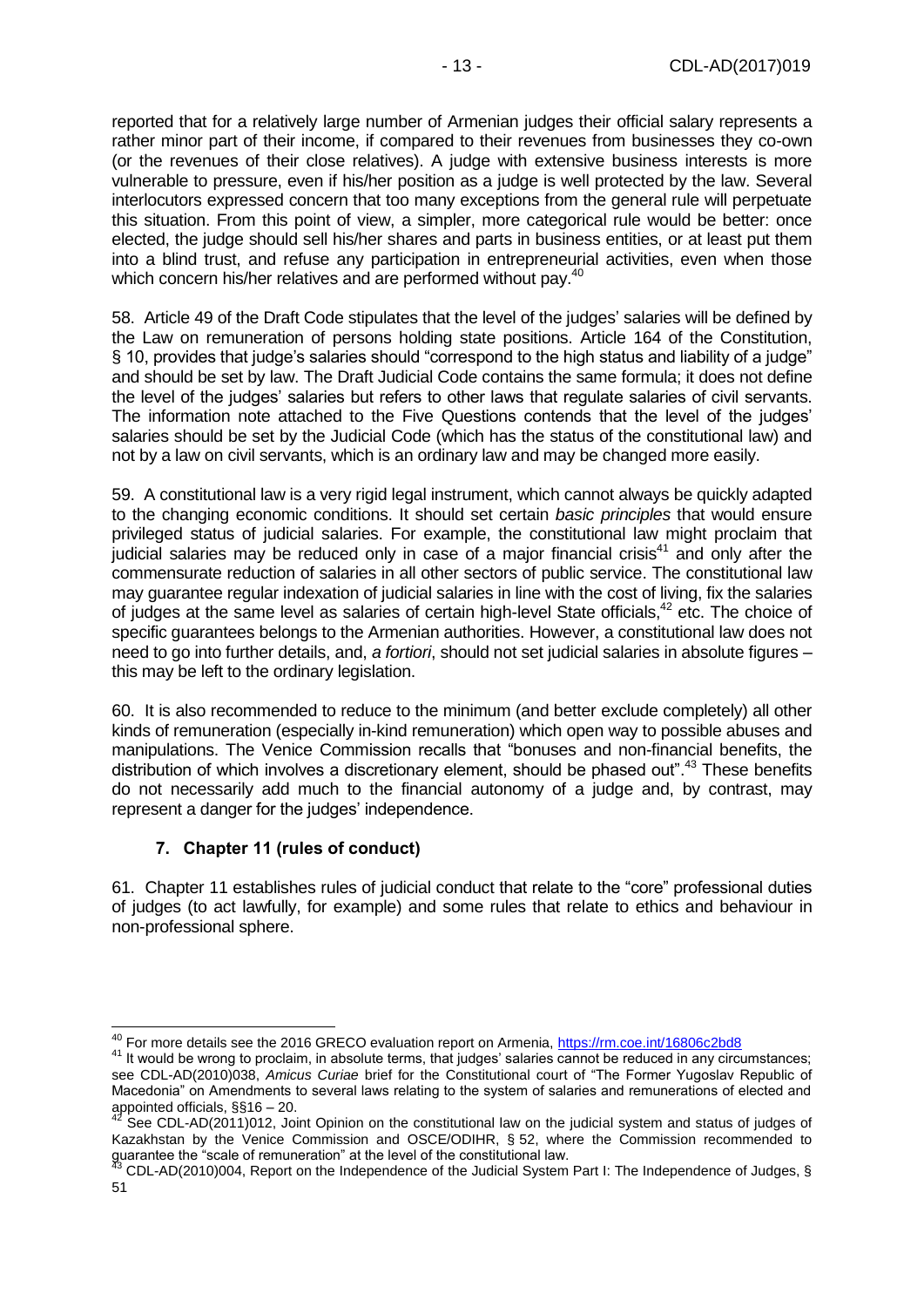62. Under Article 58, the Ethics and Disciplinary Commission of the General Assembly of judges (the EDC) is entitled to provide advisory opinions on the rules of judicial conduct, upon the judge's request. However, the EDC has, at the same time, the power to bring a disciplinary case before the SJC (see Article 141 § 1 (1) of the Draft Code). These two functions should better not be performed by the same body: when examining the judge's behaviour in a specific case, the EDC may feel bound by its own previous advice. It is possible, however, to create special "ethics councillors" with advisory functions, under the aegis of the General Assembly of judges (the GA).

63. Articles 60, 61 and 62 define the rules of judicial conduct. Some of those provisions are formulated without sufficient precision. In particular, pursuant to Article 60, a judge should not be involved in a "conduct incompatible with or undermining the high reputation of the judiciary" or "conduct decreasing the public confidence in judiciary", as well as should "refrain from relations and practising any conduct incompatible with the title of a judge that can disgrace his or her reputation, honour and dignity" (Article 60  $\frac{6}{1}$  1 (1)).<sup>44</sup> Those formulas are not only excessively vague but also largely overlapping. This should be avoided.

64. Another example of a dangerously vague obligation is the duty of a judge to resist external pressure and to "establish a reputation as an independent person" (Article 60 § 2), the duty to act so as to "ensure public perception of him or her as a well-balanced and fair person". Duties in the professional context (Article 61) include *inter alia* the obligation "to ensure proper level of professionalism" and "consistently improve […] personal qualities" (§ 1 (5)) and "to act reasonably" (§ 1 (9)). All these provisions suffer from the same defect – vagueness.

65. The Venice Commission recalls in this respect that "[…] the conduct giving rise to disciplinary action [should] be defined with sufficient clarity, so as to enable the concerned person to foresee the consequences of his or her actions and thereupon regulate his or her conduct. More specific and detailed description of grounds for disciplinary proceedings would also help limit discretion and subjectivity in their application."<sup>45</sup> The Venice Commission noted, in another opinion, that the concept of "undermining the reputation of the court and judicial function" is excessively broad.<sup>46</sup>

66. In order to make disciplinary liability foreseeable, the best technique would be to enumerate specific types of behavior the judge should avoid or specific obligations of a judge.<sup>47</sup> To a certain extent, the Draft Code already uses this technique; thus, for example, Article 60 § 1 (4) prohibits public criticism of judicial decisions, § 1 (3) requires to demonstrate political neutrality, § 1 (6) speaks of the duty to avoid inappropriate contacts with the parties, Article 61 § 1 (10) prohibits abusing confidential information, Article 61 § 1 (11) speaks of the duty to be polite to the participants of the proceedings, Article 66 puts limits on accepting gifts, etc.

67. The Venice Commission recalls, however, that, "depending on the constitutional tradition of the State, a more general formula for judicial misconduct can be acceptable, but only under condition that it is understood to be narrowly interpreted". <sup>48</sup> It is difficult to indicate how precise

 $\overline{a}$ <sup>44</sup> See, for example, similar criticisms expressed in CDL-AD(2014)018, Joint opinion of the Venice Commission and OSCE/ODIHR on the draft amendments to the legal framework on the disciplinary responsibility of judges in the Kyrgyz Republic, § 32.

<sup>&</sup>lt;sup>45</sup> CDL-AD(2014)018, Joint opinion of the Venice Commission and OSCE/ODIHR on the draft amendments to the legal framework on the disciplinary responsibility of judges in the Kyrgyz Republic, § 24; see also CDL-AD(2014)008, Opinion on the draft Law on the High Judicial and Prosecutorial Council of Bosnia and Herzegovina, § 90.

 $46$  See CDL-AD(2015)042, Opinion on the Laws on the Disciplinary Liability and Evaluation of Judges of "The former Yugoslav Republic of Macedonia", § 36.

See CDL-AD(2014)006, Joint Opinion on the draft Law on disciplinary liability of judges of the Republic of Moldova, § 15

<sup>48</sup> Ibid, § 16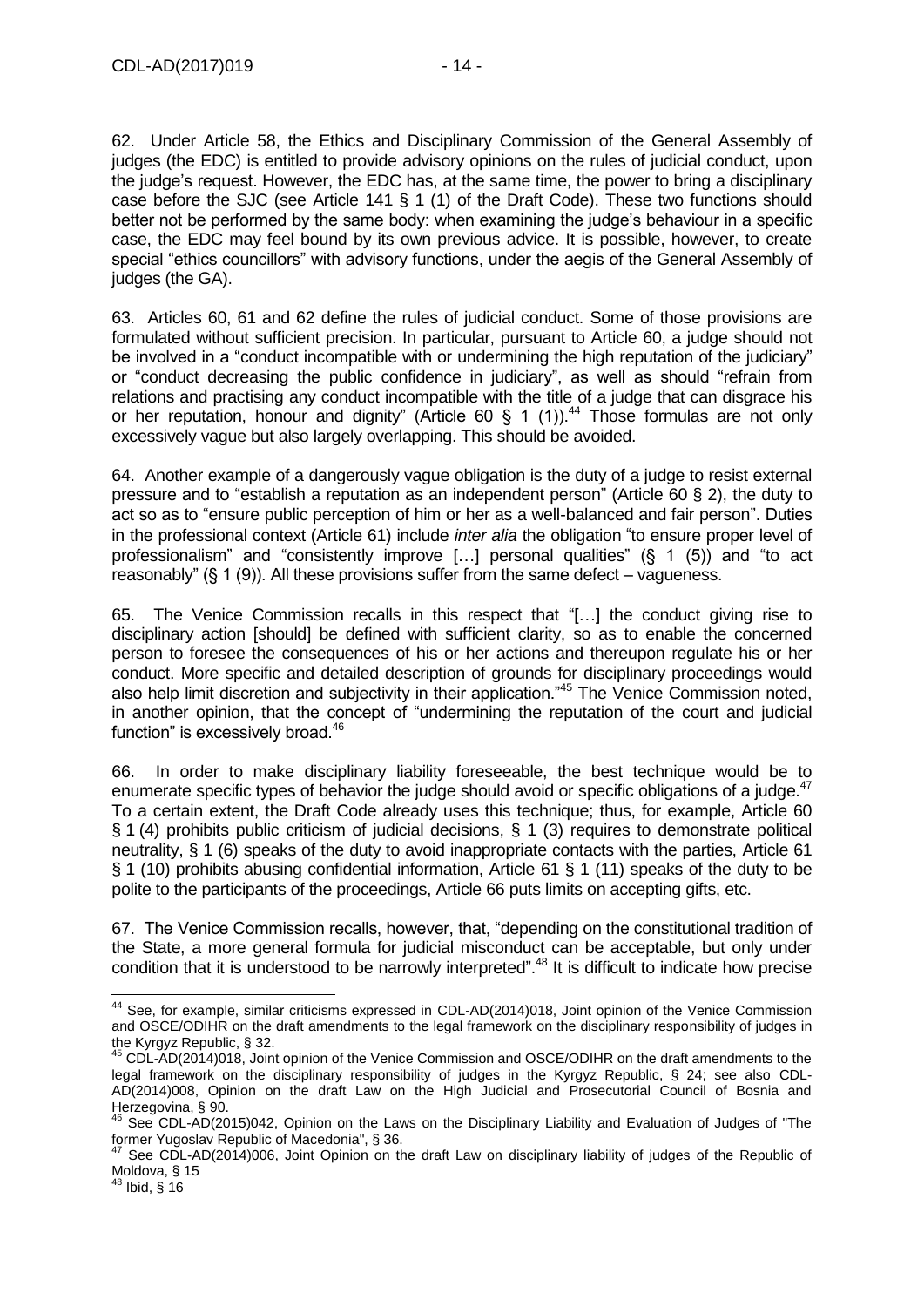the wording of this general formula should be. Some vagueness here is probably unavoidable; thus, in the Ukrainian context the Venice Commission recognised that the formula "offence incompatible with further discharge of the duties of a judge" was better than even more vague formula of a "breach of oath".<sup>49</sup> Thus, it is possible, in addition to the list of more specific duties, to maintain *one* general formula in the Draft Code, but it is necessary to remove the multitude of vaguely formulated and largely overlapping duties of the judge which are now contained in Article 60 – 62.

68. In sum, the Venice Commission invites the Armenian authorities to review Articles 60 – 62 with the aim of removing unclear, parallel or redundant obligations, and to define misconduct, to the maximum extent possible, with reference to specific situations.

#### **8. Chapter 12 (performance evaluation)**

<span id="page-14-0"></span>69. Performance evaluation of judges may pursue several goals: to justify decisions concerning career and promotions of judges, to enhance the performance of judges and the quality of the judicial decision-making process, to increase public confidence in the judiciary. Those goals may be pursued simultaneously. It appears that the main focus of the performance evaluation system under the Draft Code is to objectivise promotions (see Article 69 § 1).

70. In 2014 the Venice Commission examined a system of evaluation of judges in Armenia.<sup>50</sup> The recommendations made in that opinion are still valid, but with necessary adaptation, because the Draft Code does not establish a system of periodical performance evaluation of all judges, but only the evaluation of judges who submitted an application for promotion. At least, this follows from Article 68 § 2 which stipulates that "the aim of the performance evaluation […] is to contribute to the selection of the best candidates when compiling the lists of judge candidates for promotion". This system is less dangerous for the independence of the judiciary than the system of comprehensive and regular evaluation of performance of *all* judges. Still, even in this model the law should provide for mechanisms and rules protecting judicial independence against possible abuses of the evaluation system.

71. First, performance evaluation should be conducted by a sufficiently independent and professional evaluation body. Under the Draft Code this is the function of the Evaluation Commission of the GA, the EC. The EC is elected by the GA and has a diverse composition – it is composed of three judges of different levels, one former judge and one academic lawyer. Such a diverse composition is welcome.

72. Second, substantive rules describing what amounts to underperformance should be carefully formulated. The most basic rule is that sporadic underperformance or "honest" judicial errors, corrected on appeal, should not affect the tenure of the judge unless it constitutes a serious disciplinary breach clearly defined in the law.<sup>51</sup>

73. Generally, performance evaluation of individual judges may be based on a combination of qualitative criteria (professional competencies, capacity to organise work efficiently, social skills etc.) and quantitative criteria (the number of the judgements overturned on appeal, the number of procedural delays, etc.). The CCEJ observed that "evaluation must be based on objective criteria. Such criteria should *principally* [italics added] consist of qualitative indicators but, in

 $\overline{a}$ <sup>49</sup> CDL-AD(2013)034, Opinion on proposals amending the draft law on the amendments to the constitution to strengthen the independence of judges of Ukraine, § 54

 $50$  CDL-AD(2014)007, Joint Opinion of the Venice Commission and the Directorate of Human Rights (DHR) of the Directorate General of Human Rights and Rule of Law (DGI) of the Council of Europe on the Draft Law amending and supplementing the judicial code (evaluation system for judges) of Armenia

 $51$  In the context of disciplinary liability Article 139 § 7 stipulates that judicial errors (unless committed with intent or gross negligence) do not give rise to disciplinary liability.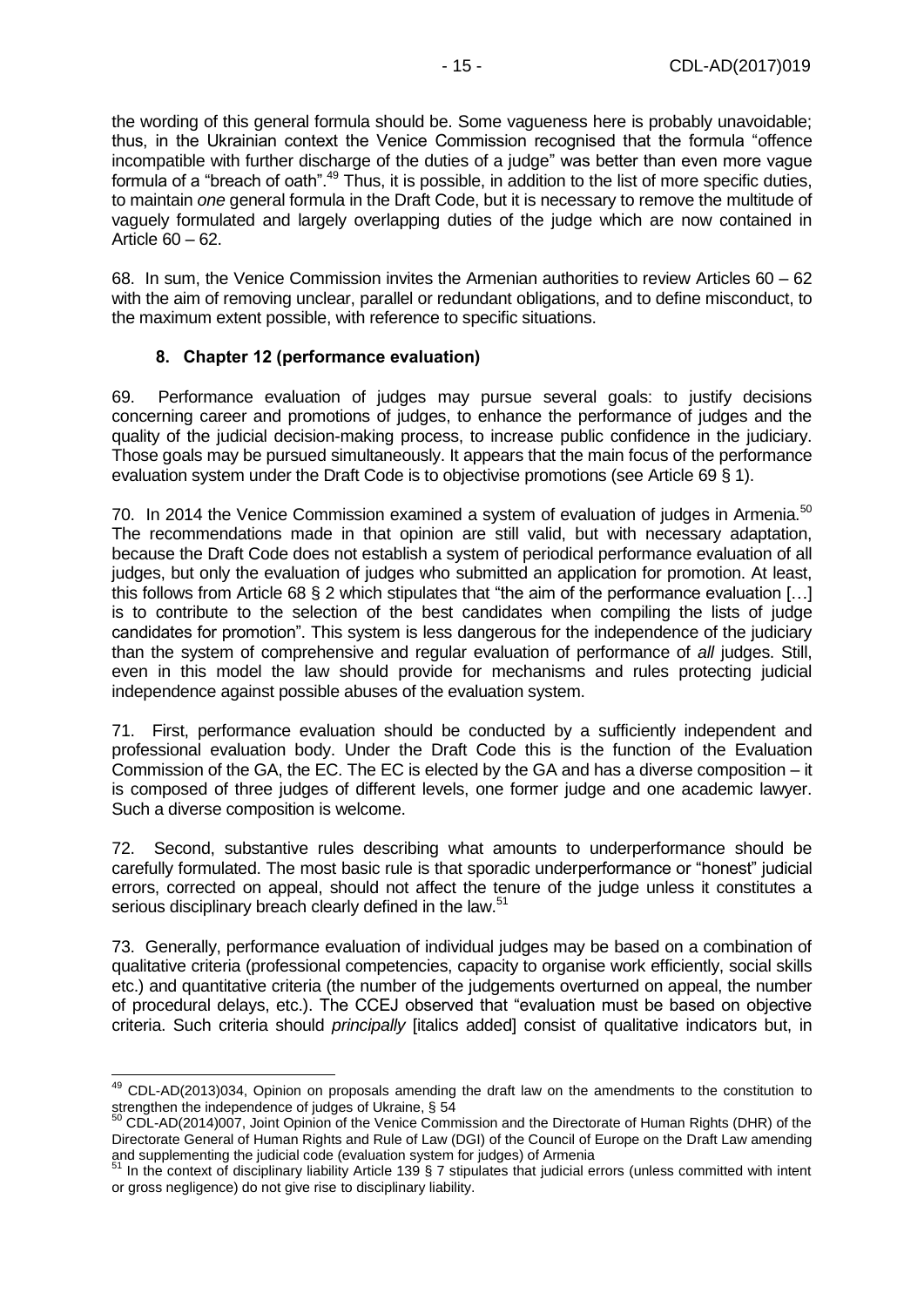addition, may consist of quantitative indicators".<sup>52</sup> As to the quantitative indicators, the Commission criticised a system of evaluation which relied too heavily on the mathematical assessment of quantitative performance of judges.<sup>53</sup>

74. Article 69 of the Draft Code uses both types of criteria: quantitative (§ 1) and qualitative  $(S, 2)$ . Article 69  $S$  1 lists three types of quantitative criteria – numerical output of the judge, compliance with the time limits and average length of the proceedings. It is noteworthy that the number of reversals of judicial decisions on appeal is not mentioned amongst quantitative criteria. Although this factor could be of relevance, the absence of such criterion encourages the internal independence of the judges.<sup>54</sup>

75. The assessment of the three criteria mentioned in Article 69 § 1 should depend on the complexity of the case. Article 69 § 1 (2) suggests that the "type of cases" is to be taken into account when assessing the average length of the proceedings, but this should be expressed more clearly and applied to all three quantitative criteria. The Venice Commission refers to its recommendation that "the judge's individual performance should be assessed in the light of objective factors, such as the increase/decrease in the court's backlog, availability of trained assistants (secretaries, bailiffs, etc.) and equipment (computers, printers, etc.), etc. The productivity levels […] should be fixed with reference to the average productivity of other judges, and after mandatory consultations with the judges of the courts concerned."<sup>55</sup> Article 69 should be amended in order to reflect this approach: the quantitative performance of a judge should be assessed with reference to the objective factors and to the average performance in the relevant sectors of the judicial system.<sup>56</sup>

76. The qualitative criteria for performance evaluation provided in Article 69 § 2 seem appropriate. But it is not an easy task to measure any of them. Furthermore, the relative weight of qualitative and quantitative criteria is not specified in Article 69. Article 70 implies that the "overall results of evaluation carried out on the basis of quantitative and qualitative criteria" is based not on mathematical addition of certain numerical values attached to each criteria, but on the "rule of the thumb" assessment of all factors taken together.

77. In order to ensure more objective results of the evaluation, further development of these rules is necessary. Indeed, the relative weight of different factors cannot be established in numerical terms; however, it is possible to reverse the order and indicate qualitative criteria first. It is also possible to provide expressly that qualitative criteria have priority. Further explanations about the weight to be attached to each of the evaluation criteria, as follows from § 3, may be contained in the regulations adopted by the SJC. It is recommended to provide in § 3 that the SJC may issue guidance on the criteria for measurement of the qualitative and quantitative criteria, but not to establish new criteria. In doing so the SJC should try to avoid purely "mathematical" approach but rather indicate benchmarks principles for the evaluation process.

<sup>-</sup> $52$  Opinion no. 17 "On the evaluation of judges' work, the quality of justice and respect for judicial independence", § 49 (6)

<sup>&</sup>lt;sup>53</sup> CDL-AD(2015)042, Opinion on the Laws on the Disciplinary Liability and Evaluation of Judges of "the Former Yugoslav Republic of Macedonia", §§ 99 et seq.

<sup>54</sup> CDL-AD(2014)007, Joint Opinion of the Venice Commission and the Directorate of Human Rights (DHR) of the Directorate General of Human Rights and Rule of Law (DGI) of the Council of Europe on the Draft Law amending and supplementing the judicial code (evaluation system for judges) of Armenia, §§ 39 – 40<br>55 CDL -AD(2015)042 Opinion are the t

<sup>55</sup> CDL-AD(2015)042, Opinion on the Laws on the Disciplinary Liability and Evaluation of Judges of "The Former Yugoslav Republic of Macedonia", § 103

<sup>&</sup>lt;sup>56</sup> See also CDL-AD(2014)007, Joint Opinion of the Venice Commission and the Directorate of Human Rights (DHR) of the Directorate General of Human Rights and Rule of Law (DGI) of the Council of Europe on the Draft Law amending and supplementing the judicial code (evaluation system for judges) of Armenia, §§37-40, 42, 43, 49, 50 and 77-78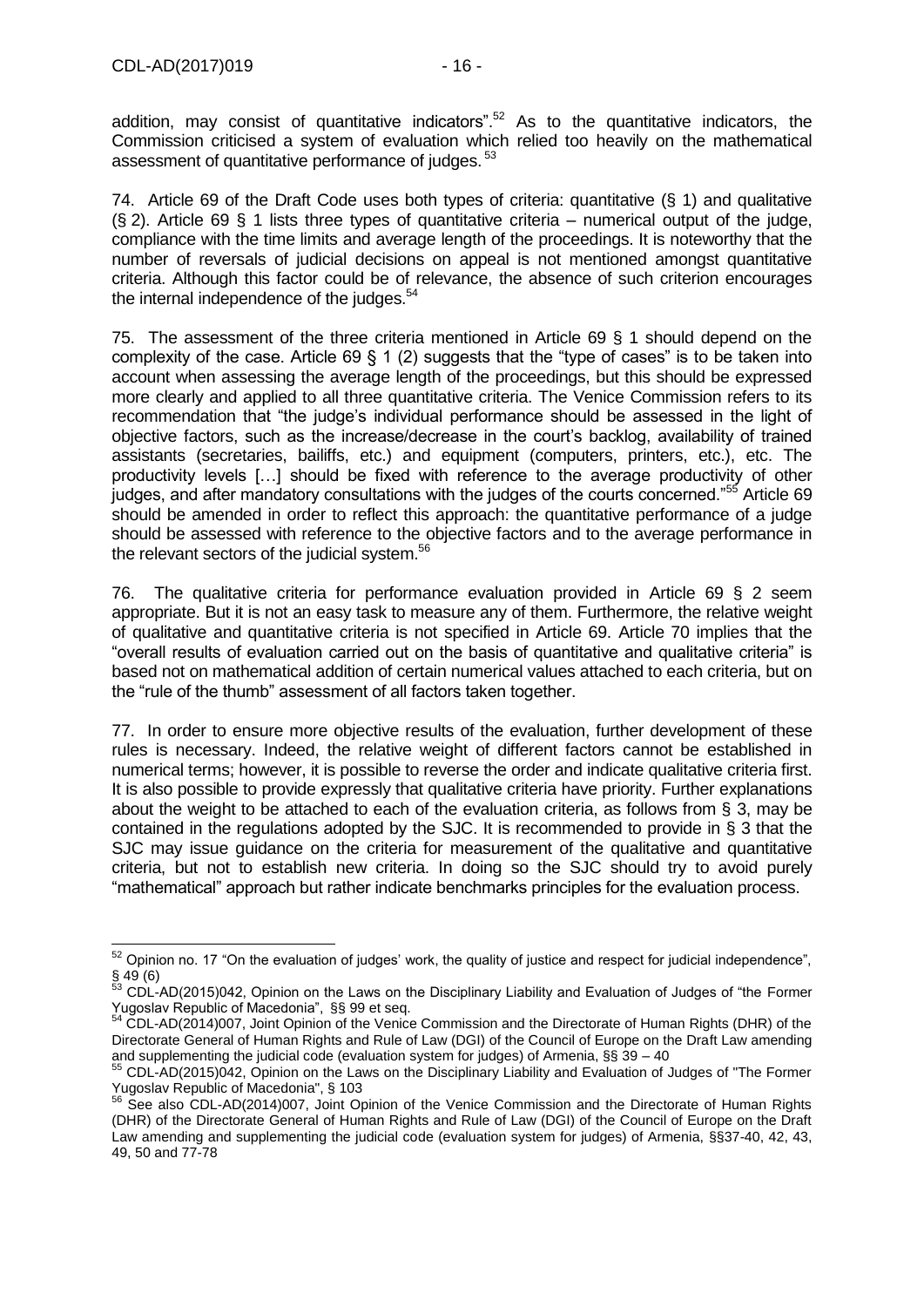78. Article 68 § 5 is not coherent. When speaking of the quantitative criteria, this provision sets a time-period for which the data on quantitative factors should be collected. When speaking of qualitative criteria, it does not set any time limit but refers to Article 69 which lists those criteria. If the qualitative evaluation is carried out for the entire career of the judge, it does not take into account the efforts of the judge to improve the quality of his work, and puts candidates in unequal positions (since the quality of their work will be assessed against different periods). Thus, the qualitative evaluation should also be limited in time. Furthermore, this provision should refer to Article 69 both in respect of qualitative and quantitative elements of the performance assessment.

79. In the most serious case the judge's performance may be evaluated as "poor". Under Article 71 it temporarily blocks the judge's promotion and, in addition, the judge who was graded as "poor" is directed to the Training Commission, which has to establish his or her training needs. The question arises what happens if the training has not been successfully completed, and who decides that – the Training Commission (which oversees trainings), or the EDC (which oversees disciplinary matters). Under Article 139 of the Draft Code, failure by the judge to "participate in mandatory trainings" is considered as a disciplinary offence. Thus, the evaluation of the judge's performance as "poor" may eventually lead to his or her dismissal; it is therefore important to indicate which bodies are competent to deal with those cases and ensure that those bodies provide sufficient guarantees of independence and procedural fairness.

80. The Draft Code does not regulate the procedure of performance evaluation (with few exceptions). The task to develop this procedure is delegated to the SJC. In principle, the idea that the SJC should be competent to regulate the procedure of performance evaluation is legitimate, and ensures flexibility in regulating those matters. It remains to be seen whether *all* aspects concerning the procedure should be regulated by the SJC. Some rules (for example, rules defining the conflict of interest of an evaluator vis-à-vis the judge under evaluation) should be fixed in the Draft Code. Also, confidentiality of the results of the evaluation should be regulated by the Draft Code. In sum, the Draft Code should fix some basic principles of the evaluation procedure and delegate the rest of the regulations to the SJC.

#### **9. Chapter 13 (the General Assembly of judges and its commissions)**

<span id="page-16-0"></span>81. The General Assembly (the GA) of judges (Articles 73 – 75) is composed of all the judges of the Republic of Armenia; its main function is to nominate to the National Assembly three candidates to be appointed as judges of the Constitutional Court, and to elect the five judges members of the SJC. In addition, it establishes commissions dealing with appointments, promotion and disciplining of judges.

82. Article 74 §§ 8 to 10 establishes detailed rules for the election of the members of the commissions. They are elected through secret ballot by the members of the GA for a period of four years. The provision does not clarify whether the mandate is renewable. Furthermore, § 10 indicates that "when voting, a judge shall have one vote". The Venice Commission recalls that for certain commissions the GA has to elect more than one candidate from the same category (for example, the GA has to elect to the EDC three judges from among the judges of the courts of appeal). The principle that one judge has only one vote may lead to a result that very popular candidates will attract most of votes, and be elected along with much less popular candidates. For such situations each member of the GA should have the number of votes equal to the number of candidates.

83. The chairpersons of the courts and of the chambers of the Court of Cassation may not be members of the commissions. It is a welcome signal, stimulating a decentralised and not hierarchically organised judiciary. Article 74 also provides that the members of the SJC cannot be members of the commissions, since the SJC acts as sort of an appellate instance vis-à-vis the decisions of the Commissions. This is also welcome.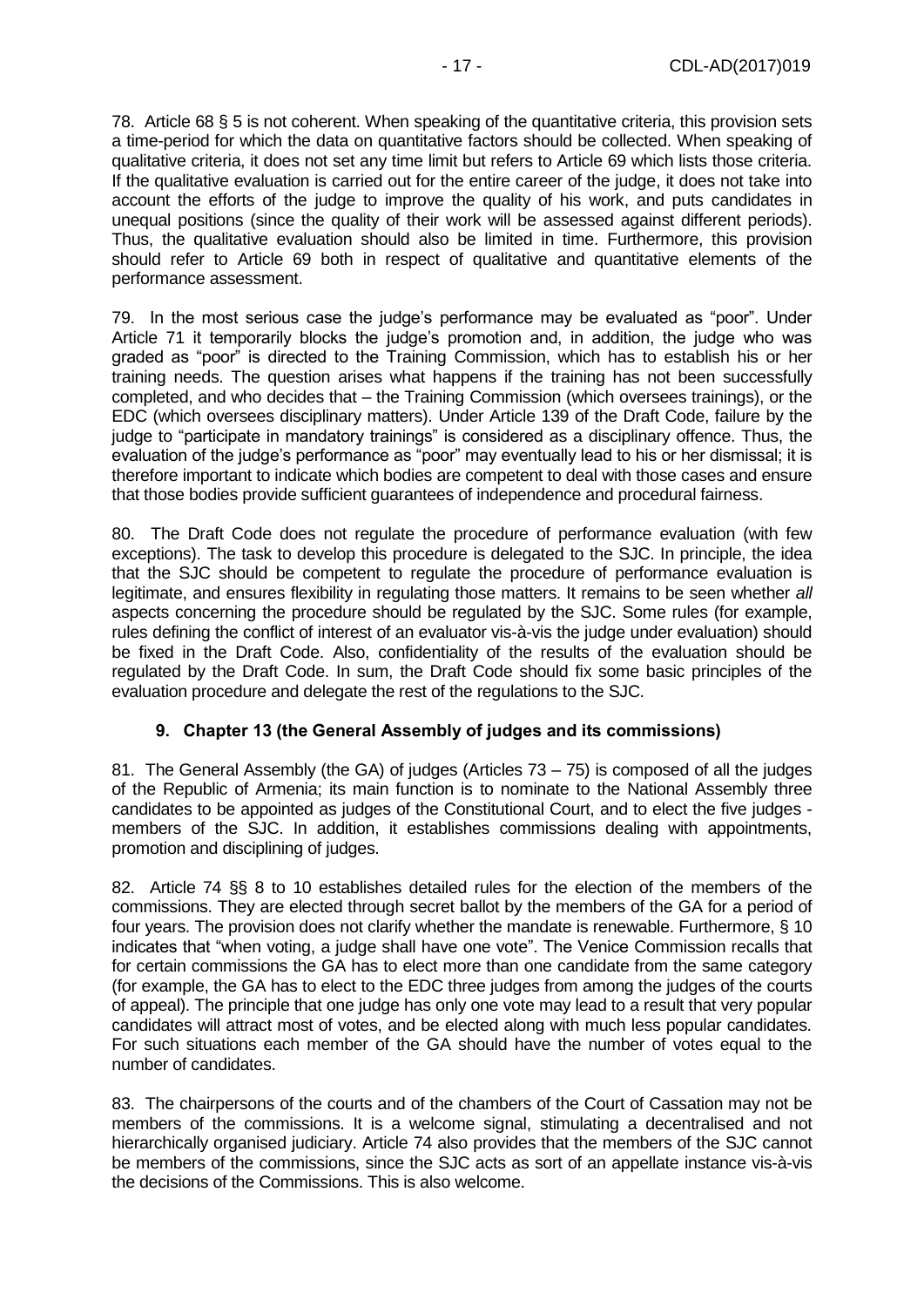84. Article 74 § 4 describes the composition of the Ethics and Disciplinary Commission (EDC). All seven members of this commission are elected by the GA and represent the judiciary. The EDC play an important function in disciplinary proceedings: thus, if both the Minister and the EDC do not start disciplinary proceedings against a judge, a complaint against the judge's behaviour cannot go further to the SJC.

85. The Evaluation Commission (ET) is composed of three judges, one former judge and one academic lawyer. Such diversity of the ET is welcome. Unless it is a problem of translation, the Venice Commission notes that the commission created within the SJC to assess the results of the entry exams for the position of a judge is also entitled the Evaluation Commission (see Article 103 § 1). This should be clarified since their functions and the compositions are not the same.

86. Finally, the Training Commission is composed of five members, selected from among judges of the Court of Cassation (one), courts of appeal (one), and courts of first instance (three). According to Article 51, this commission organises mandatory training programs. It is reasonable that judges of cassation and appeal sit on the commission, because of their wider experience. It is recommended that the cassation and appeal judges represent the majority of this commission.

87. The Draft Code is silent about the status of the members of the commissions of the GA. In particular, it is unclear whether they are performing those tasks on part-time or full-time basis, whether their mandate may be terminated and in which circumstances. Some clarifications to this end may be necessary.

## <span id="page-17-0"></span>**10. Chapters 14 and 15 (the Supreme Judicial Council: composition and powers)**

a. Composition

88. The SJC has ten members (Article 77) and is composed in equal parts of judges elected by their peers and of non-judicial members ("lay members") elected by Parliament from amongst the "prominent lawyers" of the country, by a qualified majority of votes. The composition of the SJC is therefore quite balanced.<sup>57</sup>

89. Article 79 § 7 stipulates that the five lay members are elected by the National Assembly with the qualified majority of three fifths; they are proposed by the Bar, by the higher education institutions and "professional NGOs". Detailed provisions on the election on the lay members shall be established by the constitutional law "Rules of Procedure of the National Assembly" (§ 8). It is not excluded that the procedure of nomination of candidates may be regulated in the Draft Code. Anyway, the process of nomination should ensure that diverse professional categories of lay members be represented. The notion of "professional" NGOs should be clarified: if interpreted too narrowly it may excessively reduce the number of nominating organisations and the pool of good candidates.

90. It is welcome that the chairpersons of the SJC are elected by rotation from amongst judge members and lay members, for a term of two and half years (Article 81). This method gives a democratic legitimation to the SJC before the public.

<sup>-</sup> $57$  See CDL-AD(2011)019, Opinion on the introduction of changes to the constitutional law 'on the status of judges' of Kyrgyzstan, § 24, with further references; but see also CDL-AD(2013)034, Opinion on proposals amending the draft law on the amendments to the constitution to strengthen the independence of judges of Ukraine, § 41, and CDL-AD(2014)026, Opinion on the seven amendments to the Constitution of "the former Yugoslav Republic of Macedonia" concerning, in particular, the judicial Council, the competence of the Constitutional Court and special financial zones, §§ 74 – 76.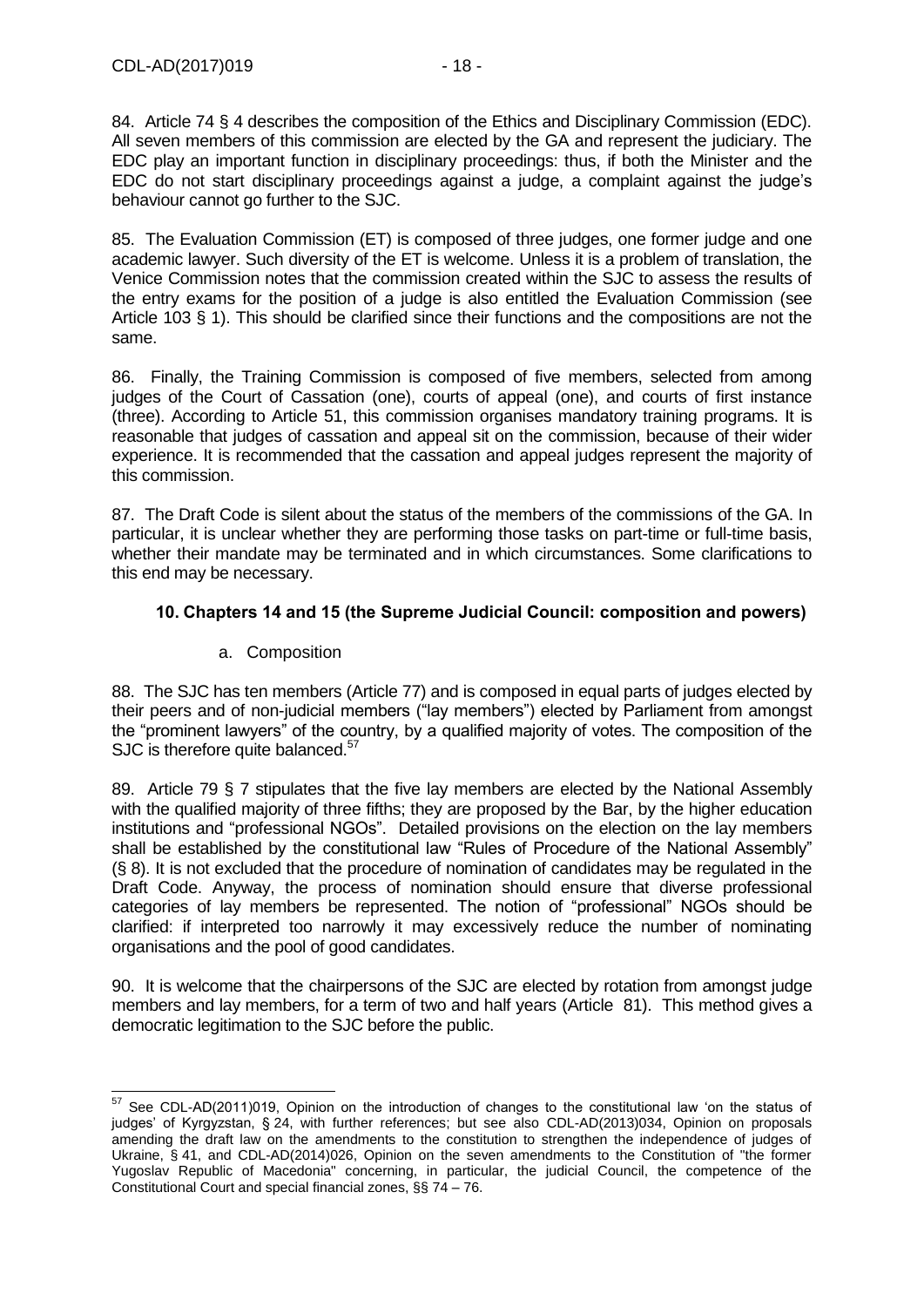91. Article 82 § 2 regulates the termination of mandate of a member of the SJC. It does not provide for termination of powers where a member commits a dishonourable act, other than a crime. It is implied for judicial members – because in this case they would lose their status as judges and therefore lose their seat in the SJC (see § 1 (7)), but not for lay members. The status of judicial and non-judicial members in this respect should be equalised.

92. It is not entirely clear whether the position of a lay member of the SJC is a full-time job. This question is particularly acute because, under the Draft Code, some of the administrative functions currently performed by the Judicial Department are to be transferred to the SJC and, therefore, being a member of the SJC will become more work-intensive.

93. Thus, Article 78 prohibits lay members of the SJC to be engaged in any other paid activity, which implies that they work full-time in the SJC (see also Article 77 § 4). An exception is made for those involved in scientific and educational activities. That means that judges – members of the SJC – will be able to dedicate to the SJC only up to 25% of their working time (see Article 42 § 1); as to the lay members, some of them will work full-time in the SJC, whereas law professors or researchers will be able to keep their academic jobs.

94. Disparity in their status may, in practice, perturb the balance between judicial members and lay members established by the Constitution, even if formally all of them keep their voting rights. Indeed, the CCJE in its Opinion no. 10 recommends that the judicial members of the SJC keep a link with their profession, and this recommendation should also be taken into account. If judicial members of the SJC are still to perform their duties as judges, they should be able to dedicate more than 25% of their working time to the SJC; similarly, legal scholars elected to the SJC should not maintain their academic activities at the same level as before their election. It would be better if all members of the SJC were (more or less) equally involved in its work. At least the Chairperson of the SJC should be able to work for this body full-time.

95. During the meetings in Yerevan the representatives of the judiciary expressed a concern that practicing lawyers elected to the SJC as lay members may continue to provide legal services under the guise of "*pro bono* work". This would be inappropriate; it is advisable to limit the amount of working time a lay member may dedicate to other activities, and to provide that they cannot provide legal services, even *pro bono*.

b. Administrative functions of the SJC

96. Draft Article 85 defines the powers of the SJC, which can grossly be divided in two groups: core constitutional tasks (related to the recruitment and career of judges, judicial discipline and dismissals – those described in Article 175 of the Constitution) and support functions (related to budget of the courts, procurements, maintenance of court buildings, management of nonjudicial staff, such as bailiffs and secretaries, organisation of IT services and publications, etc.).<sup>58</sup>

97. As part of the reform, the SJC will receive powers related to the courts' administration and support functions, which are currently performed by the Judicial Department (the JD), which operates as an administrative unit of the CCC (the Council of Courts' Chairpersons, a permanent self-governing body of the judiciary which is to be abolished under the Draft Code). Some of those administrative tasks will be de-centralised and given to the chairpersons of local courts. The main question is whether the liquidation of the JD and distribution of administrative tasks between the SJC and the local courts is advisable.

-

 $58$  See in particular points 15, 17, 20, 21, 22, 23, 34, 35, 36, 41, 42, 43, 44.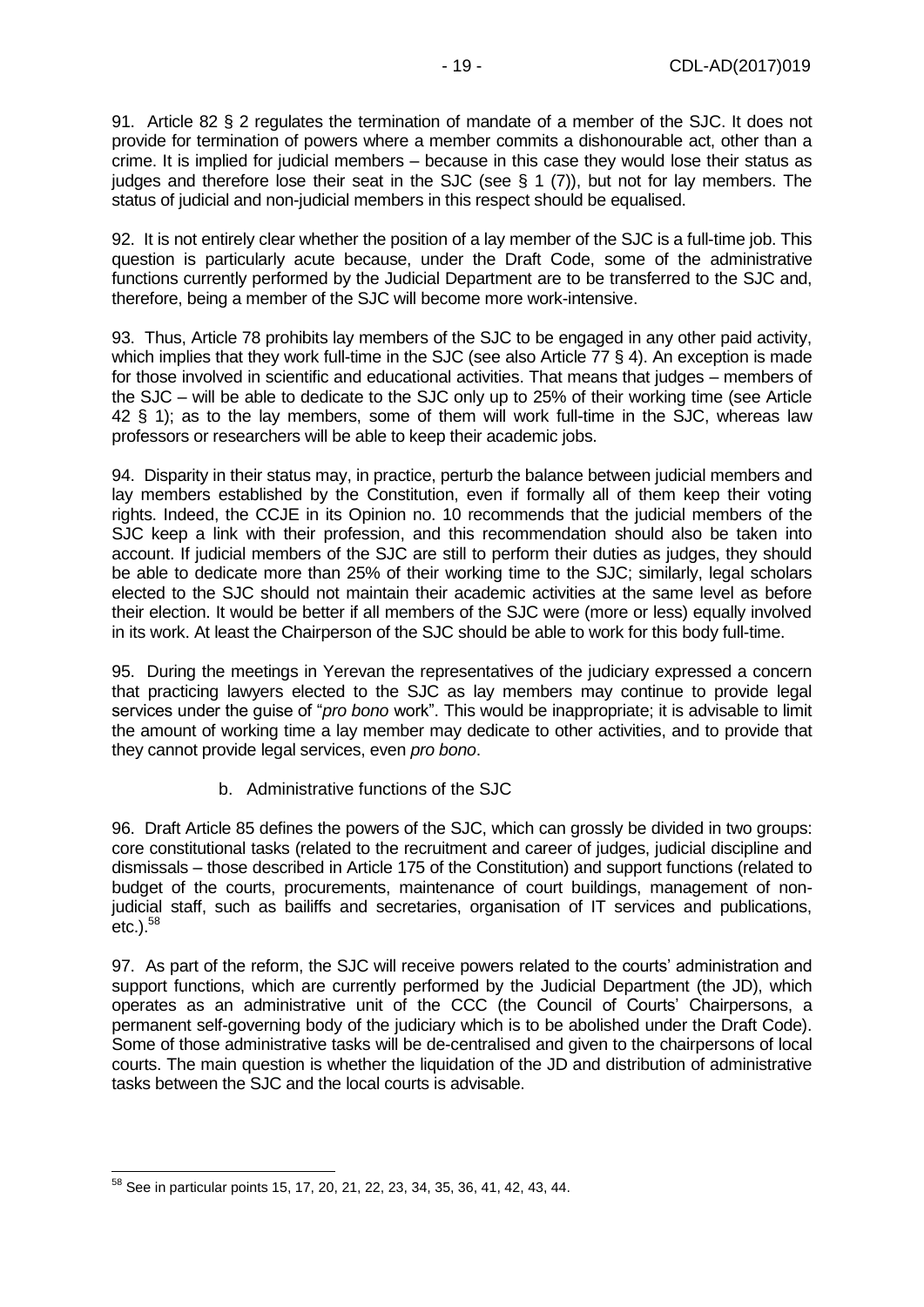98. The Constitution does not set a closed list of powers for the SJC; "other powers" of this body may be defined by the Judicial Code (Article 175 § 4). However, those "other powers" should have at least *some reasonable connection* with the core constitutional powers of the SJC, namely the appointment of judges, their promotion, transfers, and disciplinary issues. The main role of the SJC is to ensure the independence of the judiciary; in the previous opinion the Venice Commission recommended not to overburden the Judicial Council with purely administrative tasks, such as "judicial administration, including salaries, court buildings etc.".<sup>59</sup>

99. That being said, the performance of certain administrative tasks may have an impact on the independence of the judiciary. Even such mundane task as the publication of courts' judgements may be abused by the executive in order to curtail the judicial independence. This is why the Consultative Council of European Judges (CCEJ) mentions "administration and management of courts" and "the control and management of a separate budget" amongst possible functions of the SJC.<sup>60</sup> The Kyiv Recommendation, by contrast, recommends establishing "different independent bodies competent for specific aspects of judicial administration without subjecting them to the control of a single institution or authority".<sup>61</sup>

100. Thus, there are different models of distribution of administrative functions: they may be concentrated within the SJC itself (as suggested by Opinion no. 10 of the CCEJ), they may be entrusted to a single independent body (the current Armenian model) or split amongst several independent bodies (the model suggested by the Kyiv Recommendation). The only important requirement is that the most important administrative functions should belong to a body or bodies enjoying a significant degree of independence.

101. In sum, to the extent that the JD remains independent from the executive, the currently existing model (with the JD exercising most of the administrative support functions) is acceptable. The  $JD - as a$  central body performing support functions  $-$  should, however, operate under control of either the GA or the SJC The rapporteurs have a slight preference for the second solution: unlike the GA, the SJC is a permanent body, which may better ensure control over the operations of the JD. Furthermore, the SJC has a more pluralist composition and more democratic legitimacy. Thus, the SJC should have the power to appoint/dismiss the head of staff of the JD, and should be entitled to direct and audit operation of the JD. In this model, the JD will remain a separate body, institutionally linked to and responsible before the SJC.

102. That solution does not exclude that some specific administrative functions connected to daily operation of the judiciary may be performed by the Ministry of Justice (MoJ). One example would be Article 85 § 1 (34), which speaks of the function to "prescribe the procedure for collecting and maintaining the judicial statistics" (see also Article 92 § 3 (6) and Article 19). Statistical data is important for defining the policy of the State in the area of the organisation of the judiciary. To define this policy is one of the few remaining functions of the MoJ in this sphere. To entrust this function entirely to the SJC may be counter-productive. Another power listed in Article 85 § 1 (15) is to define information to be posted on the web site of the judiciary. Management of the web site of the judiciary may be connected to a more general crosssectorial system of e-governance, which may be managed by the MoJ in a centralised manner.

103. That being said, all administrative support functions which may have effect on the independence of the judiciary should be performed by a body independent from the MoJ and, as stressed above, accountable to the SJC.

<sup>-</sup><sup>59</sup> CDL-AD(2015)037, § 184

 $60$  Opinion no.10 (2007), § 42

 $61$  P. 2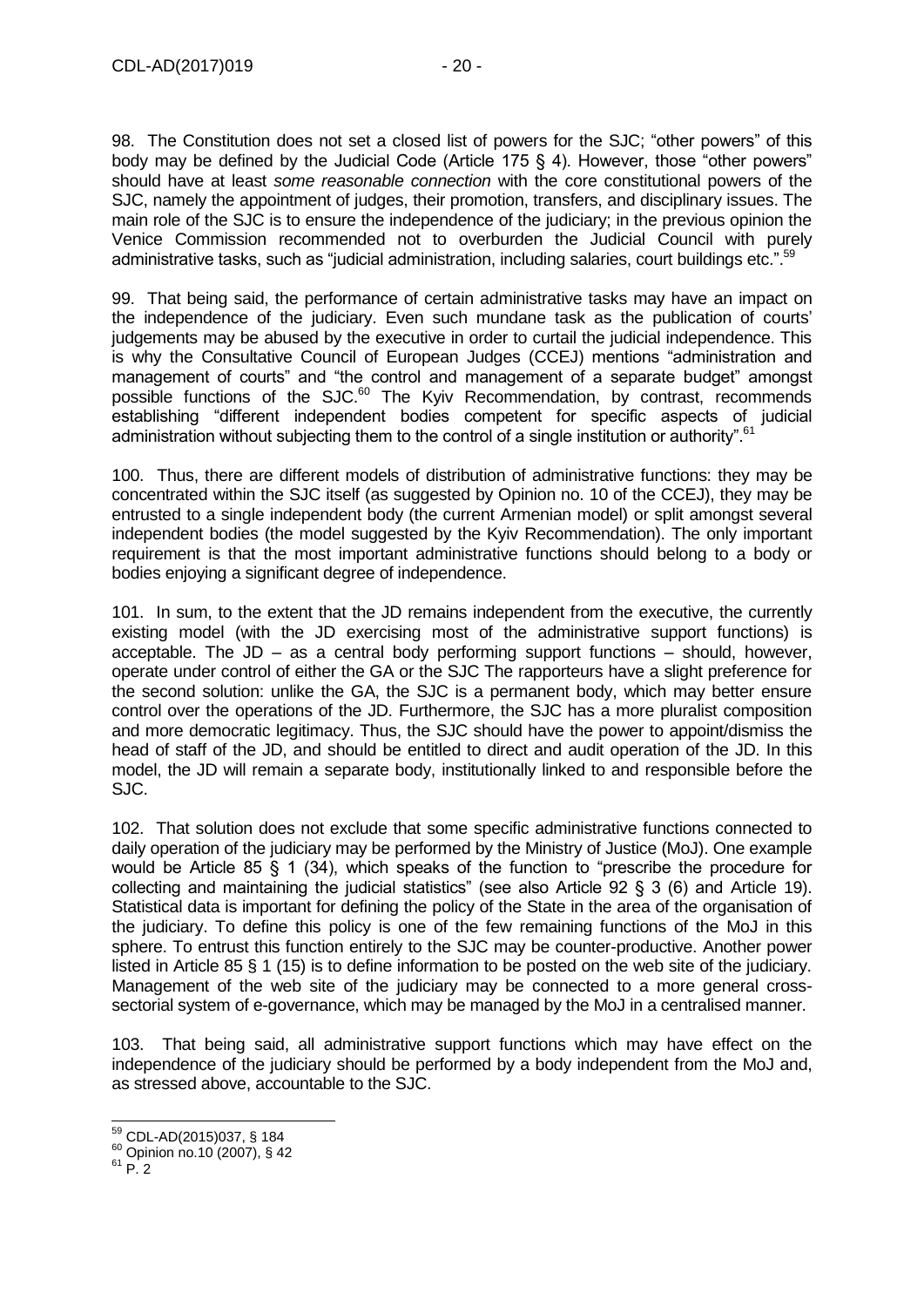### **11. Chapter 16 (appointment procedures)**

<span id="page-20-0"></span>104. The recruitment for the entry-level judicial positions starts with creating a pool of candidates: candidates do not compete for a particular position in a particular court. According to Article 94, the SJC is responsible for creating reserve lists. These reserve lists are composed on the basis of qualification checks of candidates. Under Article 95, qualification checks consist of a written examination, a psychological test and an interview conducted by the SJC.

#### a. The Evaluation Commission

105. At this point of the procedure the Evaluation Commission (the EC of the SJC) and the Appellate Commission of the SJC intervene: according to Article 103, they have, respectively, the task of checking and evaluating the written examination papers and resolving issues in respect of appealing against the results of examination. The EC of the SJC is composed of five judges of relevant specialisation and two academic lawyers specialised in the relevant field of law; the Appellate Commission is composed of two judges and one academic lawyer. It is welcome that in the two commissions of the SJC there are lay members, which reduces the risk of corporatist management. However, the number of non-judicial members may still be insufficient. In addition, the Venice Commission notes that the judicial members will be selected on the day of holding the written examination from the list of 10 judges; in a country with a relatively small number of judges this may be problematic as it may disturb the normal functioning of the courts.

106. It is worth mentioning that the MoJ participates in the procedure with the function of guaranteeing the impartiality of these bodies; thus, according to Article 103 § 11, both the Minister and the SJC have the power to dismiss a member of the commissions who gives rise to a reasonable doubt as to her/his impartiality. The question, however, arises whether the Minister should be able to take this decision alone; it is recommended to provide in the Draft Code that the Minister may only question the impartiality of the member, whereas the final decision on the removal of a member is taken by the SJC.

b. Submitting an application; eligibility criteria

107. The process of recruitment starts with the prospective candidates submitting applications with the supporting documents to the EC.

108. Article 96 provides, *inter alia*, that people with double nationality cannot become judges in Armenia. A similar provision is contained in Article 165 § 1 of the Constitution. Thus, the constitutionality of this provision of the Draft Code does not raise doubts. As to the compliance with the international standards, the Venice Commission recalls that a ban for double nationals to be MPs was held by the ECtHR to be contrary to Article 3 of Protocol no. 1 to the ECHR in the case of *Tănase v. Moldova*. <sup>62</sup> Arguably, judges are not in the same position as parliamentarians: there might be better reasons to require them to maintain the link of citizenship only with one State. Furthermore, it is difficult to find a particular provision of the ECHR that would govern this particular aspect of the judicial status (contrary to the situation with the MPs who are a part of the legislature and who are therefore covered by Article 3 of Protocol no. 1 to the Convention).

-

<sup>62</sup> ECtHR [GC], no. 7/08, §§ 171 et seq., ECHR 2010-....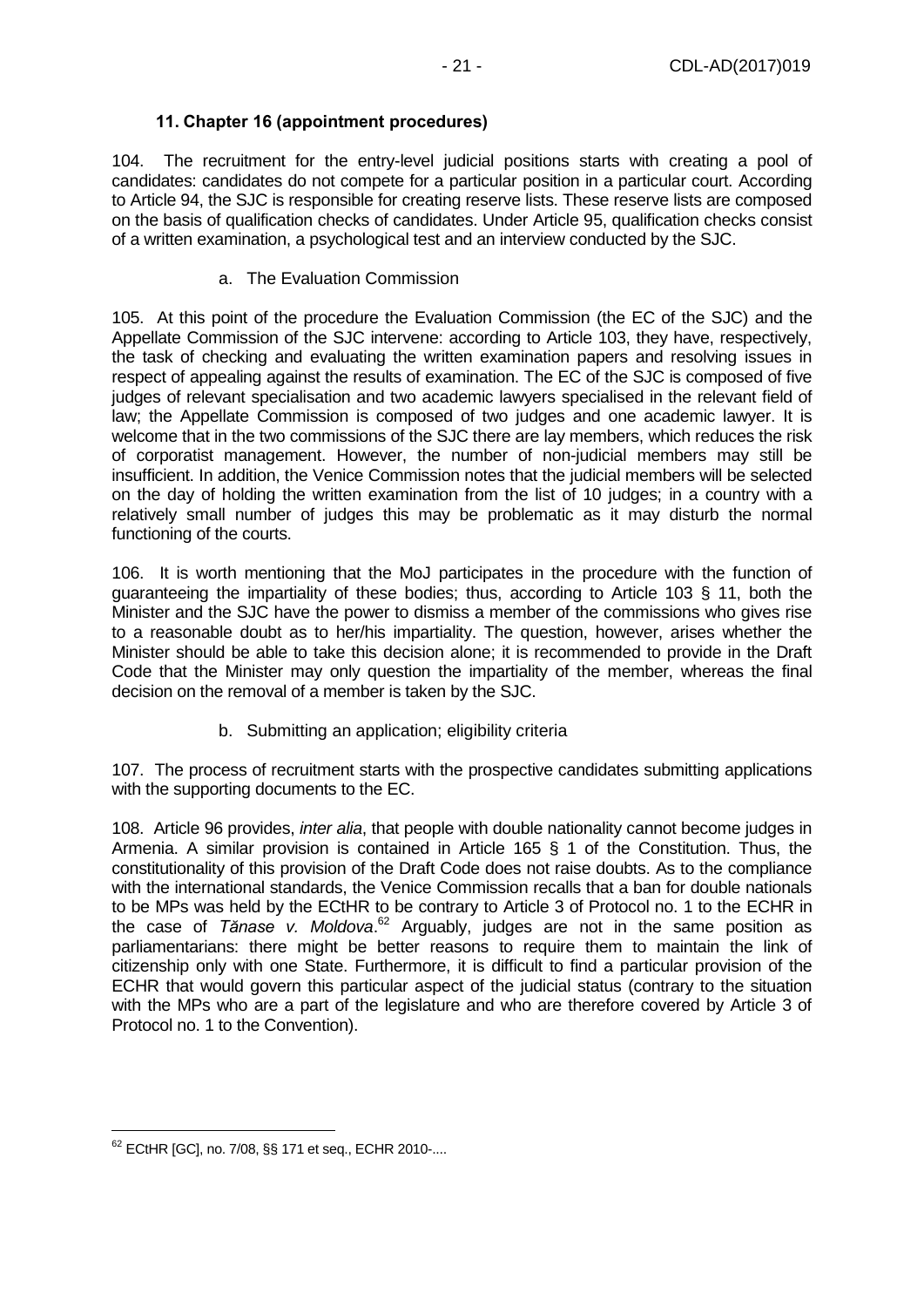109. Article 97 § 4 permits the SJC to require additional documents from candidates: the wording of this rule is too broad. The SJC should be allowed to require additional documents only if there is a connection between the required documents and the decision to be taken. As regards the possibility to submit letters of reference (see § 5), it is unclear how those letters will be assessed in the subsequent proceedings and how many letters a candidate may produce.

110. Article 98 provides that an applicant "may appeal the decision on refusal to accept the application with the Supreme Judicial Council or with the Administrative Court […]". The possibility to apply in the alternative to one or another body that would be simultaneously competent to examine appeals will inevitably lead to conflicts of competences. A better solution would be to provide for an appeal first to the SJC and then, if the first appeal fails, to a court. Another possible solution would be to make those decisions directly appealable to a court. In any event, if the decision of the EC is to be appealed against before a court, it should not be the first instance court but rather a Court of Cassation, given the high status of the EC and the important role it plays in the system of appointments.

c. Qualification checks: written exam, psychological test, interview

111. A written examination is the next stage of the recruitment process. As a result of a written examination all candidates are graded (see Article 103 § 16).

112. Article 101 § 1 provides that the SJC shall ensure live broadcast of the entire process of the written examination and the interview conducted by the SJC. Article 101 § 3 grants to the persons participated in the qualification checks the right to receive a duplicate copy of the audio-video recording of the interview. But in the same time § 4 provides that the process of the interview of the contender may be audio-video recorded only upon his or her consent. If this is not a problem of translation the contradiction must be resolved.

113. Article 104 provides for a psychological test as part of the qualification checks. It is positive that "the results of the psychological test shall be only of advisory nature" (§ 3); however, it would be better not to use psychological tests altogether. In addition, § 2 provides that if the contender fails to take a psychological test he or she cannot participate in the interview: it is not clear why a test which has only "advisory" effect is nevertheless mandatory for the contenders.

114. The next step in the qualification procedure is to define the number of potential "finalists" who will be invited for an interview. This number is defined by the staff of the SJC according to a pretty complex formula. $^{63}$  For example, if there is a need to fill in 10 vacant judicial positions, the staff of the SJC may propose to the SJC from 11 to 15 candidates to be interviewed, from the top of the list previously composed on the basis of the grades obtained after the written test. Following the interview the SJC takes a decision as to which candidates are to be put on the reserve list. This decision is taken by voting but it is to be motivated (see Article 107 § 4).

115. In this process the staff of the SJC retains a very important discretionary power: to define the number of "excess candidates" to be invited to the interview. In essence, the staff of the SJC is entitled to establish a "pass/fail" threshold for each written examination, which gives candidates access to the next stage. The Draft Code puts a certain limit to this power (50% of the number of candidates needed for the reserve list), but, within these limits, it is unclear

<sup>-</sup> $63$  "The Staff of the Supreme Judicial Council shall, for the purpose of holding an interview, submit to the Supreme Judicial Council the list of contenders having obtained the highest total scores where the number thereof exceeds, by 50 per cent but not less than by 5 per cent (except where respective number of contenders have not obtained the necessary scores), the number of candidates necessary for filling vacant positions in a division of relevant specialisation of the list of judge candidates, based on the overall results of written examination. […]".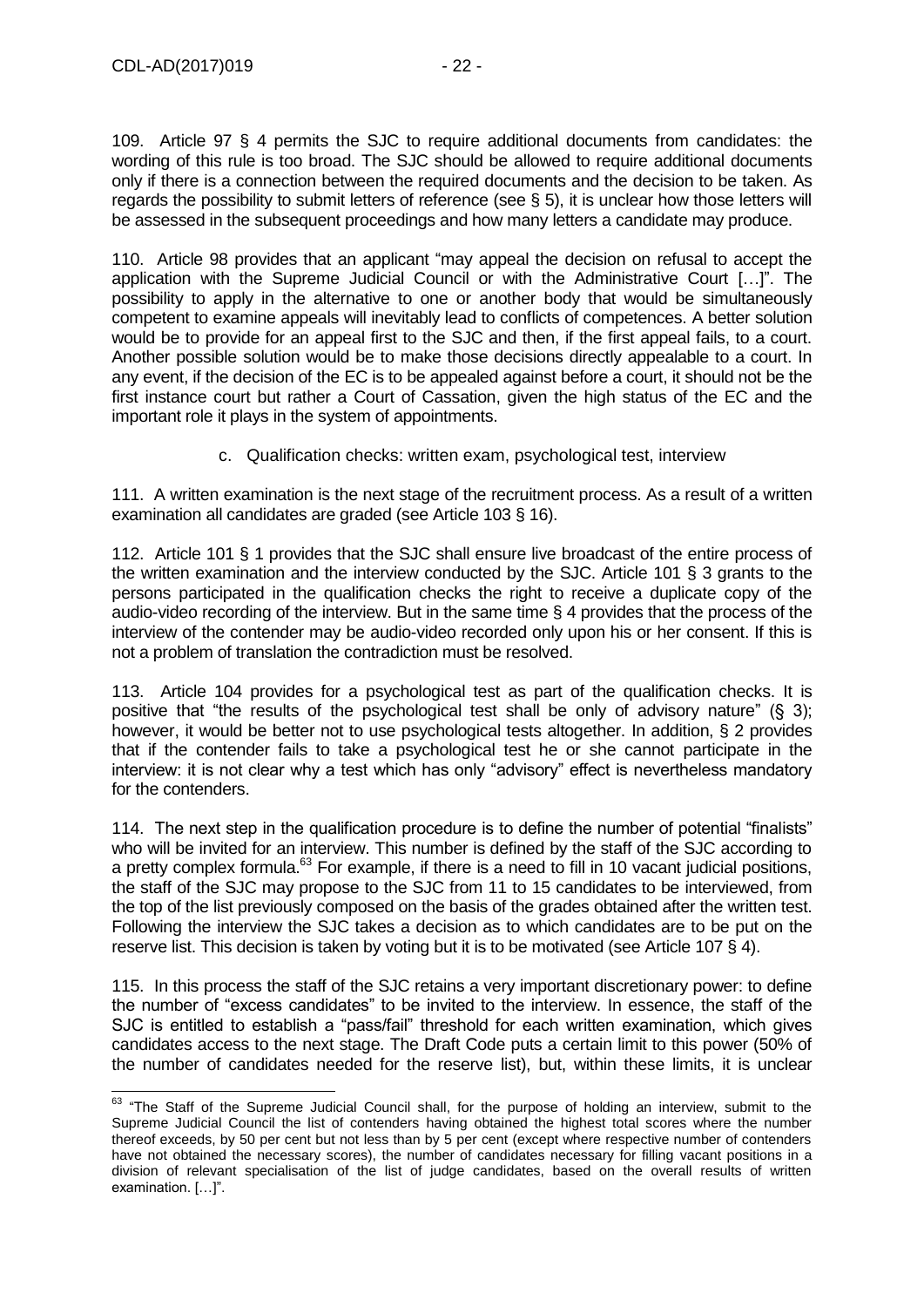according to which criteria the number of "excess candidates" is defined. Probably, the results of the psychological test play some role in this process – but, if so, Article 104 § 3 (which provides that the results of the test play only advisory role) does not make any sense.

116. Depending on the number of "excess candidates" fixed by the staff of the SJC, the SJC will have more or less freedom in rejecting candidates with high results obtained at the written exam. For example, if 15 people are to be interviewed for a 10-persons' reserve list, the SJC will be entitled (theoretically), as a result of the interview, to put 5 weakest candidates on list.

117. The Venice Commission acknowledges that the interview is a very important phase of evaluation of candidates. It is not excluded that a candidate who received a good grade at the written exam may be unsuccessful at the interview, and, as a result, be downgraded and even completely disappear from the list. A certain measure of discretion and subjectivism is unavoidable here. However, under the Draft Code, once the written exam is over, all candidates selected for the interview find themselves essentially in the same position, and the grades they received do not matter anymore. Or, at least, it is unclear how important the grades are: everything is decided at the interview.

118. Under this system the strongest candidate may be replaced after the interview with the weakest one. That would create a strong impression of arbitrariness, and may jeopardize pubic trust in the process of recruitment. This would look particularly unfair if there was a big gap in grades between the best candidate who failed the interview and the worst one, who succeeded and was selected in place of the former. The Venice Commission invites the authorities to revisit the selection procedure and address those issues. First, there should be a reasonable explanation for the number of excess candidates invited for the interview each time, and, second, the authorities should reflect on a principle that would permit to commensurate the results of the written exam with the results obtained at the interview. The Draft Code does not necessarily need to address those issues in detail; the task of developing appropriate rule may be delegated to the SJC.

#### d. Studies and graduation from the Academy of Justice

119. One of the main defects of this chapter is that it does not describe the role played by the Academy of Justice in the process of recruitment of candidates. As the rapporteurs were explained, being on the list of candidates in essence means admission for a 9-months preparation course at the Academy of Justice. All candidates at this stage enter the Academy as equals; at the end of the course, they are graded again, now based on the results of their graduation exams at the Academy. The original grades, obtained previously, at the written exam at the qualification checks stage, do not matter anymore. Only the final grades, obtained from the Academy, are used to establish the order of priority for judicial appointments. In a simplified form, the principle of appointments is the following: the best student in the Academy will be proposed the first vacant post (see Article 114  $\frac{1}{2}$  5).<sup>64</sup> If the first candidate refuses, the offer is made to the next best candidate, who should take it or lose his/her place in the list, and so on. The Venice Commission considers that the Draft Code should contain a description of this process, and that a difference between grades received at the qualification checks, and grades obtained in the Academy of Justice, should be made clear.

120. Furthermore, it is important to ensure that the institutional design of the Academy of Justice and, in particular, of its examination and appellate commissions ensures the independence of these bodies. The Venice Commission was not asked to assess the law on the Academy of Justice; however, given the role played by this institution in the process of recruitment of new judges, this law should guarantee, as a minimum, that the MoJ does not

 $\overline{a}$ 

 $64$  Some special categories of judges may claim this post before the offer is made to the candidate judges, but this does not change the main principle.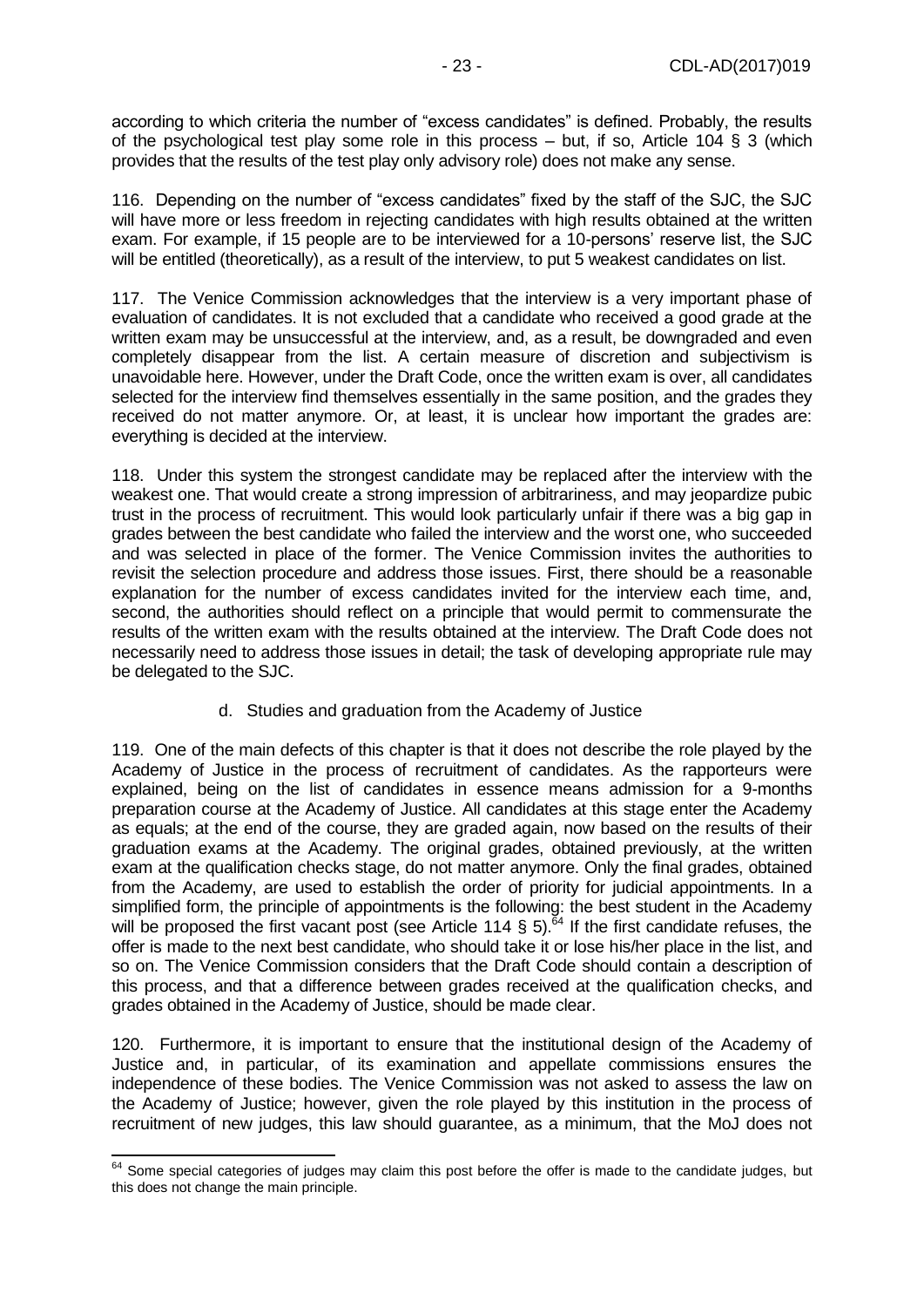play a decisive role in the appointment/removal of the Academy and different bodies of the Academy.

e. Appointment by the President

121. Article 115 §§ 8 and 9 provide that the President shall appoint the candidate proposed by the SJC or veto the appointment. However, the President's veto is only suspensive – under § 10 the SJC may overrule the President. In this case either the President appoints the candidate, or the dispute is submitted to the Constitutional Court, under point 4 of § 1 of Article 168 of the Constitution. That being said, as transpires from § 11 of Article 115, the decision of the Constitutional Court on this matter will not be binding on the SJC, which only have to "discuss" this decision, but not to necessarily follow it. So, the final word in the appointment belongs to the SJC.

122. This model of appointment raises two issues. Some of the interlocutors of the rapporteurs in Yerevan questioned the constitutionality of this arrangement where the President's refusal to appoint a candidate may be overridden by the SJC. The power to assess constitutionality of this arrangement belongs to the Constitutional Court of Armenia. However, for the Venice Commission the model proposed by the Draft Code is largely compatible with the Commission's own recommendations expressed in some earlier opinions, namely that the President's appointment power should be essentially ceremonial. As the Venice Commission held, "as long as the President is bound by a proposal made by an independent judicial council [...], the appointment by the President does not appear to be problematic<sup>", 65</sup> The President should not exercise his power to reject a candidate proposed by the SJC merely if there are doubts about the candidate's qualifications and qualities. The President may retain this power only in extreme cases of egregious violations of the procedure of selection, or in cases of clear formal incompatibility of the candidate with a judicial position (for example, where a person proposed has a criminal conviction).

123. The second issue relates to the role given to the Constitutional Court in the process. The proposed solution is hardly compatible with the constitutional provision in Article 170 § 2, which implies that the Constitutional Court's decisions are binding. Although the Constitution only proclaims that the decisions of the Constitutional Court are "final and enter into legal force immediately" it is understood that "finality" in this context means binding effect. If a dispute between the SJC and the President on a particular candidate is submitted for the resolution to the Constitutional Court, with reference to Article 168 § 4, then its decisions should be binding.

#### **12. Chapter 17 (promotion procedures)**

<span id="page-23-0"></span>124. The promotion procedure consists of three phases: inclusion in the list for promotion, selection of a candidate for promotion to a particular higher post, and appointment/election of the candidate by the appointing body. The ultimate decision (third phase) of election or appointment of the judge is taken by the President of the Republic, in accordance with Article 166 § 6 of the Constitution, as regards judges of the court of appeal, and by the National Assembly together with the President, as regards judges of the Court of Cassation.<sup>66</sup>

125. There is a certain link between the process of "performance evaluation", conducted by the EC of the GA, and the promotion process conducted by the SJC. As follows from Article 68 §§ 1 and 2, the goal of the performance evaluation by the EC of the GA is "to contribute to the

<sup>-</sup> $65$  CDL-AD(2007)028, Report on Judicial Appointments, § 15; see also CDL-AD(2015)026, Opinion on the Amendments to the Constitution of Ukraine regarding the Judiciary as proposed by the Working Group of the Constitutional Commission in July 2015, § 27.

<sup>&</sup>lt;sup>66</sup> The Venice Commission understands that the President should normally follow the recommendation of the SJC, and that he may use his power to disagree only in extreme cases – for example, where there is a serious flaw in the process of promotion or a clear case of incompatibility.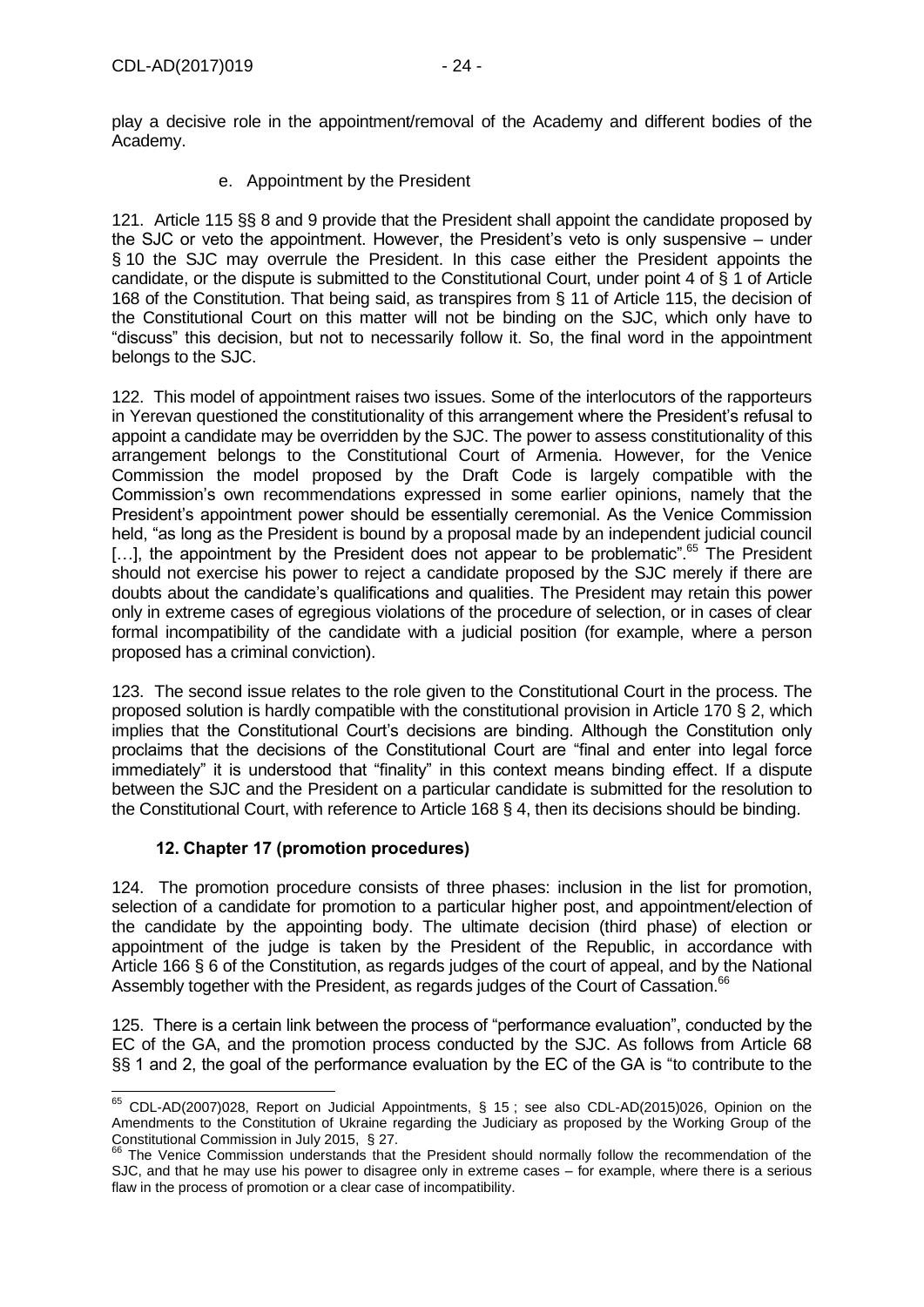selection of the best candidates when compiling the lists of judge candidates for promotion". However, under the Draft Code, the role of the EC of the GA in this process is quite limited. This body plays an independent role only where it characterises the judge's performance as "poor", which precludes in absolute terms any promotion (see Article 71). However, if, as a result of the evaluation, the judge receives a better grade (excellent, good, or fair), the SJC may, in essence, re-assess the profile of the candidate and disagree with the EC of the GA. Article 122 of the Draft Code provides that when considering the issues related to drawing up a list of judge candidates for promotion, members of the SJC should *take into account* the results of the performance evaluation. However, members of the SJC are not obliged to explain their vote by reference to the results of the performance evaluation, and the SJC, as a whole, is not required to motivate its decision. Article 123 § 7 provides that the lists of candidates for promotion are composed through "voting by secret ballot", by voting "for" or "against" each candidate.

126. In practice very few judges who know that they are weak candidates would submit themselves to a performance evaluation (which is reserved for those who want to be promoted). Most likely, the performance of the overwhelming majority of the judges will be rated as "fair", "good", or "excellent". But those grades do not bind the SJC. In means, in essence, that the judicial self-governance body (the EC of the GA) plays only a consultative role in the process. Even more so, results of the performance evaluation, conducted by the EC, are listed amongst eight other criteria. It reduces even more the effect this evaluation has on the potential promotion.

127. This impression is further strengthened by the fact that nearly the same criteria are used for performance evaluation and for the promotion. Thus, if Article 122 is compared with Article 69, it appears that the same qualities of a judge may be taken into account twice – first by the EC of the GA in the process of preparation of a performance evaluation report, and, second, by the SDL in the process of composing the list of candidates for promotion, which should take into account the results of the evaluation. For example, Article 69 mentions "professional abilities" of a judge as a qualitative criterion for evaluation; Article 122 speaks, in addition to evaluation results as such  $(\S 1 (9))$ , about other factors such as "professional knowledge" (§ 1 (1)) and "working skills" (§ 1 (2)). In general, the scope of assessment of the judge's professional and personal qualities, exercised by the EC of the GA and by the SJC seems very similar.

128. The second phase of the promotion procedure is the nomination for appointment to a vacant post. Here the members of the SJC again have to take into account "features prescribed by Article 122", which include the results of the performance evaluation.<sup>67</sup> However, since the nomination by appointment takes place by voting, the performance evaluation, again, plays no formal role in this process.

129. The legislator has to decide which model it prefers, and how much weight is to be attached to the performance evaluation conducted by the EC of the GA. In the current model the EC plays only a consultative role, while the real decision-making power belongs to the SJC. This model is not entirely coherent with the overall design of the Draft Code. On the one hand, the Draft Code establishes a special body entitled to conduct performance evaluations, and provides for a complicated procedure thereof. On the other hand, opinions of this body have no particular weight in the ensuing process of promotions (except when the judge's performance is graded as "poor"). It is thus necessary to provide in Articles 122 and 129 that, in establishing the lists of judge candidates for promotion or when nominating candidate(s) for appointment, the results of the performance evaluation by the EC will be decisive or, at least, will be more weighty than other possible factors.

 $\overline{a}$ 

 $67$  The reference to the SJC as a whole contradicts the approach of Article 122, where this obligation is established for the members of the SJC.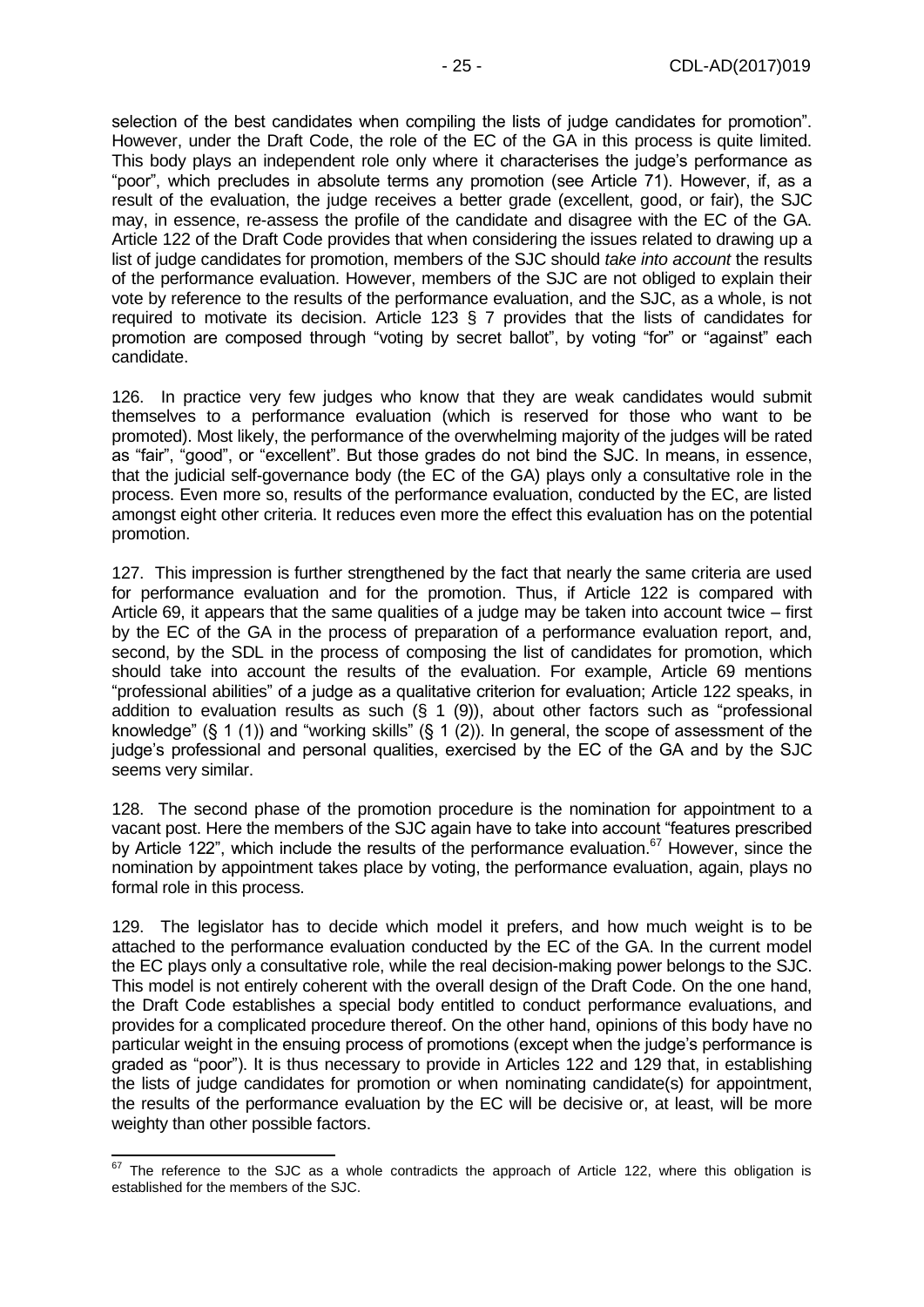## <span id="page-25-0"></span>**13. Chapter 18 (disciplinary procedures)**

#### a. Substantive rules

130. Article 139 § 1 defines three grounds for imposing a disciplinary penalty: violations of laws, violation of the rules of conduct and failure to participate in mandatory trainings. The first two offences are to be committed intentionally or with "gross negligence". Under Article 155 § 1 (5) of the Draft Code, termination of the powers of the judge (which is in essence the most serious disciplinary penalty) may follow "gross disciplinary violation". It is understood that "gross negligence" in Article 139 refers to *mens rea*, whereas "gross violation" in Article 155 § 1 (5) refers to the seriousness of the breach, to *actus reus*. Thus, the status of a judge may be terminated if two conditions are met concurrently; the judge acted with "gross negligence" (or intentionally), and his mistake or omission had particularly grave consequences ("gross violation").

131. It would be useful to give more precise definition to "gross negligence" in article 139 § 3. Furthermore, it would be preferable not to pursue disciplinary proceedings at all if the violation (even committed with gross negligence) itself is insignificant, to introduce a sort of a *de minimis* requirement (in addition to the proportionality principle set in Article 138 § 2). That would lighten the workload of the MoJ, the EDC, and the SJC and direct those bodies towards a more lenient approach.

b. Preliminary inquiry by the EDC and the MoJ

132. Under the Draft Code a disciplinary procedure may have up to two stages: (1) institution of the procedure by the MoJ or the EDC (accompanied by a preliminary inquiry), and (2) examination of the disciplinary case by the SJC.

133. Article 141 empowers the EDC and the MoJ to open a disciplinary case. The case may be opened following a communication from official bodies, on the basis of mass media publications or as a result of an independent discovery of a violation (Article 142).<sup>68</sup> It appears that reports by the chairpersons about irregular behaviour of judges have no special status, which is positive.

134. The power to impose a disciplinary sanction on a judge belongs to the SJC (Article 85 § 1 (7) and Article 138 § 1). However, the MoJ and the EDC retain a very important "negative" power, namely the power to close the proceedings if they find that there is no case to answer (see Article 143 § 4). Therefore, these bodies play the role of a "filter" before any case may reach the SJC. The question is whether this role should be given to a representative of the executive (the Minister) or to a body representing the judicial community (the EDC), or to both of them.

135. The Venice Commission recalls that the EDC is composed solely of judges; there is, therefore, a risk that that this body will adopt a corporatist stance. In order to reduce this risk several solutions are possible. One solution would be to balance the composition of the EDC by adding there a number of non-judicial members, representing other legal professions. Another option would be to require a particularly high majority for a decision not to proceed with a case.<sup>69</sup> Finally, there exists the option chosen by the Draft Code – to entitle the MoJ to bring

 $\overline{a}$  $68$  Article 33 empowers the chairpersons of the courts to submit to the EDC reports on the violation of ethical rules by the judges; however, in theory the EDC may institute proceedings even without such a report. That means that the chairpersons of the court play only a very modest role in the process of institution of disciplinary proceedings, which is positive (cf. the role of chairpersons in the Bulgarian system, analysed in CDL-AD(2017)018).

<sup>69</sup> See CDL-AD(2014)032, Joint Opinion of the Venice Commission and the Directorate of Human Rights (DHR) of the Directorate of Human Rights and the Rule of Law (DGI) of the Council of Europe, on the draft Law on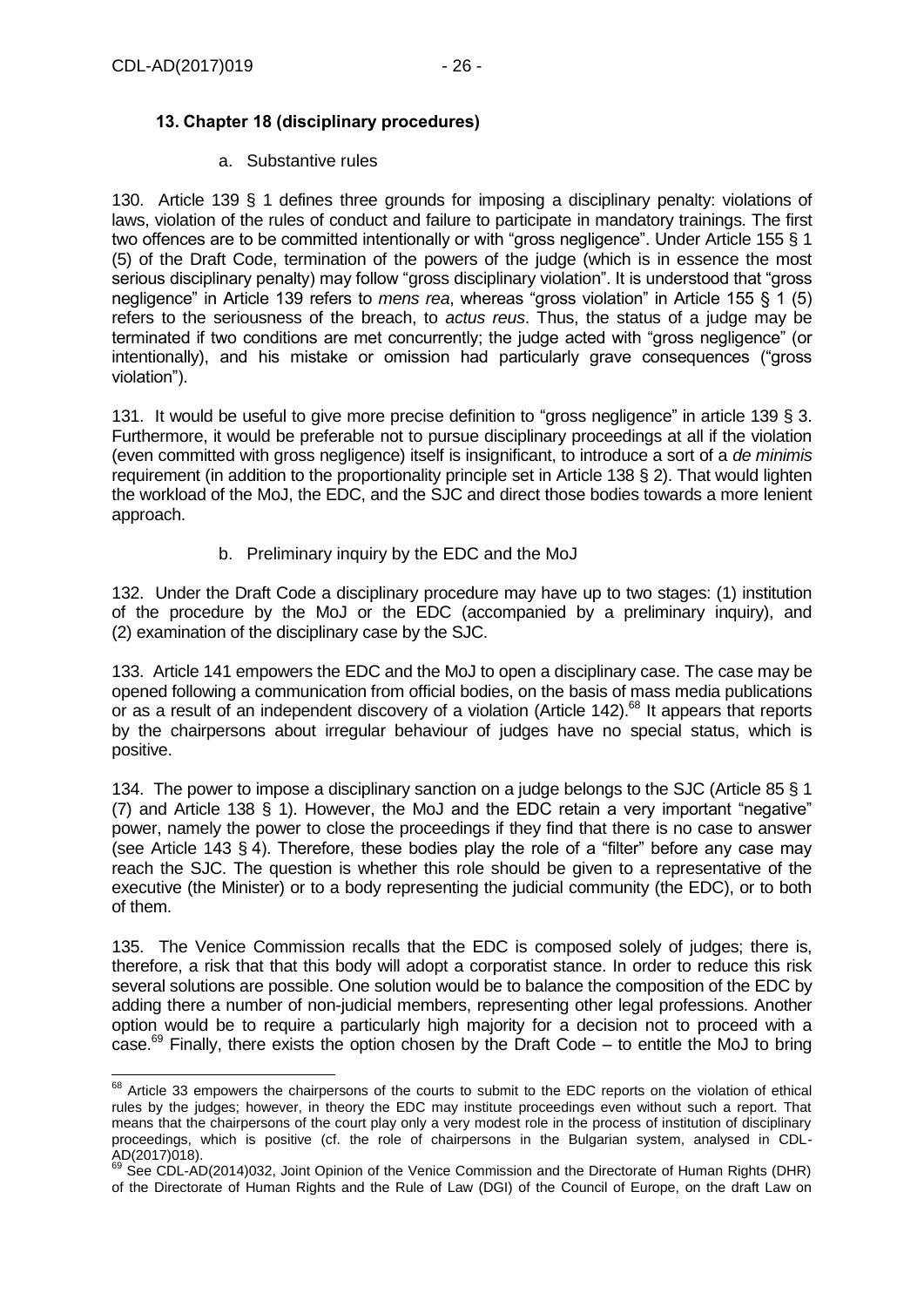proceedings before the SJC, independently from the EDC. The Minister serves thus as a counterbalance vis-à-vis the EDC.

136. This model – where disciplinary proceedings against a judge may be initiated by the Minister of Justice – is not unknown in other countries (for example, in Italy). In relation to Bulgaria, the Venice Commission has previously observed that "notwithstanding the Minister's power to make proposals [on disciplinary liability of judges], the actual decision to […] dismiss is made by the Supreme Judicial Council, on which the judicial branch has a majority representation. This decision follows a hearing before a disciplinary panel composed of five members drawn by lot. Furthermore, decisions of the Supreme Judicial Council […] are subject to review by the Supreme Administrative Court in relation to procedural, though not substantive reasons. [...] [The Minister of Justice] does not chair the disciplinary panel."<sup>70</sup> Under the Draft Code the decisions on the disciplinary liability are taken by the SJC which is composed in equal parts by judges and lay members, by a qualified majority of votes (Article 150 § 3). The Minister of Justice does not play any role in the decision-making; she or he only presents the case before the SJC as a party (Article 147 § 1). In such conditions, the involvement of the Minister of Justice at the stage of initiation of the disciplinary proceedings is not objectionable. It is also understood that a member of the EDC who presents the case before the SJC cannot be, at the same time, the member of the SJC (see Article 74, § 3 of the Draft Code).

137. That being said, this solution – to entitle two bodies to bring cases before the SJC – may lead to "forum-shopping". Article 143 §§ 6 and 7 contains a mechanism which reduces this risk: thus, the EDC and the MoJ should inform each other about cases being examined, and the proceedings before one body should be suspended if another is already examining the same case. If the first body decides not to proceed with the case, the second body may still bring this case to the SJC. This approach is reasonable: where there is a disagreement about a case, it should be resolved by the SJC. However, from the text of the Draft Code it appears that this mechanism works only when the same case is examined by the two bodies simultaneously; by contrast, under Article 143 § 7 it would not work if the case is brought first before one body, and then, after the proceedings are terminated, before another. In this case the decision taken in the first round of proceedings would take precedence. So, some "forum-shopping" is still possible. If this was not the intention of the drafters, the Draft Code should specify what happens in a situation of two consecutive complaints, and whether one body may overrule another, and under which conditions.

138. The Venice Commission notes that even at the stage of the preliminary inquiry the Draft Code provides for some sort of a hearing where evidence is examined and arguments are presented (see Article 143 § 3 (3) and (4)). Another hearing takes place when (and if) the case goes before the SJC (see Article 147, in particular § 4 thereof). While this model gives additional guarantees to the judge concerned, it may be too cumbersome. It would suffice to ensure procedural rights of the defence (the judge) in the proceedings before the SJC; as to the preliminary inquiry, this stage may be more informal, quick, and based essentially on written materials.

139. Article 138 § 2 stipulates that disciplinary proceedings should be guided by the principle of transparency. When dealing with disciplinary cases, the SJC sessions are open to the public if the SJC does not decide to the contrary. This is acceptable, but the SJC should always state reasons for such a decision. In addition, the judge concerned should have a right to demand a session behind closed doors. That should be explicitly provided for in Article 86  $\S 5$ .<sup>71</sup>

-

making changes to the Law on disciplinary Liability and disciplinary Proceedings of Judges of General Courts of Georgia, § 24

 $^{70}$  CDL-INF(1999)005, Opinion on the reform of the judiciary in Bulgaria, § 34

<sup>&</sup>lt;sup>71</sup> See CDL-AD(2014)028, Opinion on the Draft Amendments to the Law on the High Judicial Council of Serbia, §§ 35 and 37.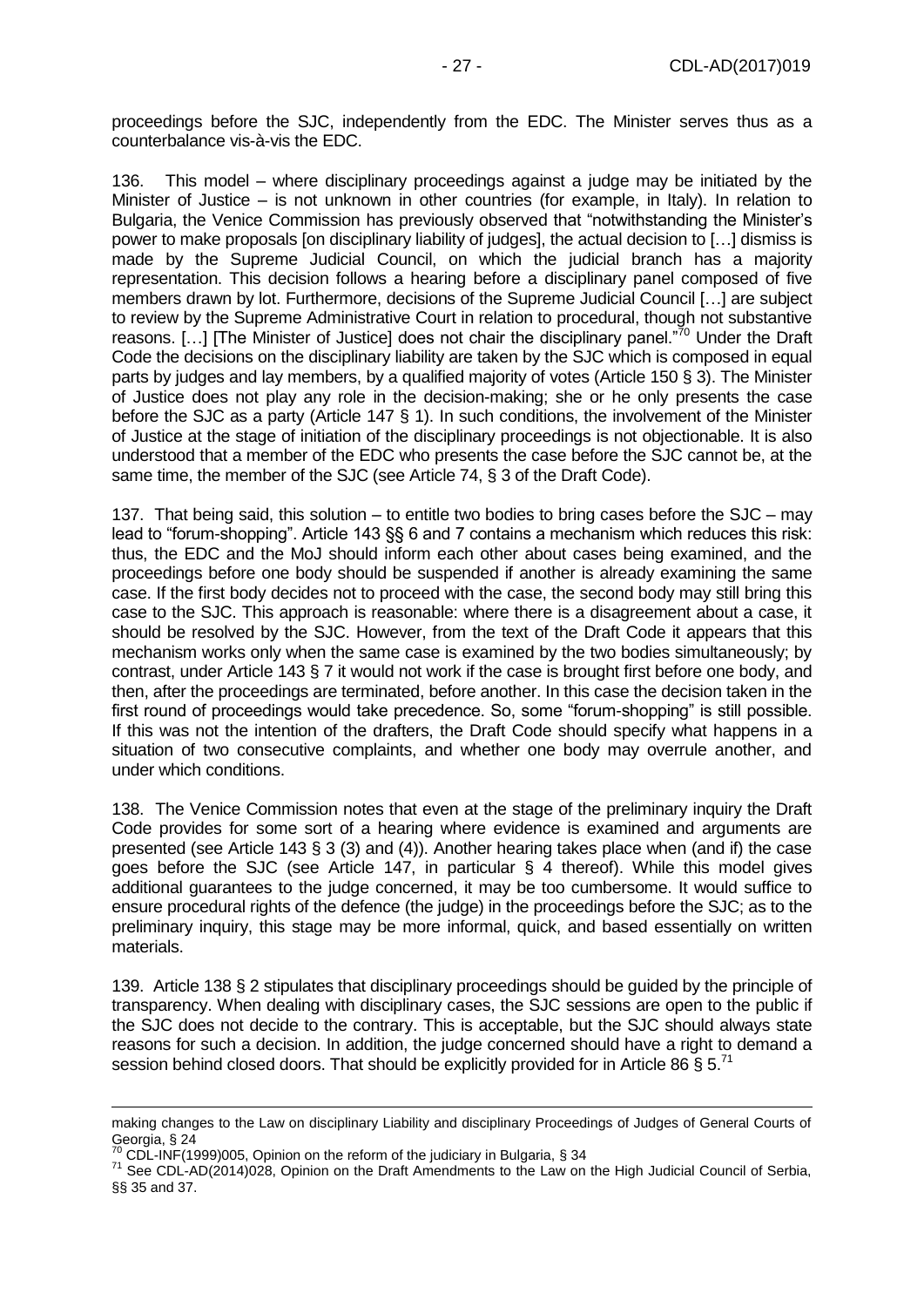c. Examination of the case by the SCJ

140. Article 88 requires a quorum of 2/3 of the members of the SJC to hold a session. Article 91 § 4 prescribes that the SJC, when acting as a court, takes decisions by at least 2/3 of all members of SJC. This is a very high threshold; it means that judicial members of the SJC will need support of at least two non-judicial members to pass a decision, and *vice versa.*

141. The question arises what if there is no required majority to take a decision on bringing the judge to a disciplinary liability. It may be inferred that in this case the judge is considered to be "acquitted"; the Draft Code should clarify this.

142. Articles 147 and 149 describe the procedure before the SJC, which, in principle, provides the judges concerned with sufficient procedural guarantees equal to those of the "fair trial" guarantees under Article 6 § 1 of the ECHR. A direct reference in Article 149 § 3 to this Convention provision is welcome.

d. Right of appeal against the decisions of the SJC

143. The Draft Code does not provide for a right of appeal against the decisions of the SJC in disciplinary matters.

144. Under the Draft Code, the only legal avenue available to the judge concerned is to lodge a constitutional complaint before the Constitutional Court: thus, under Article 152 § 8 of the Draft Code, the Constitutional Court is entitled to examine the "constitutionality of the regulatory legal act applied against [the judge] by the decision of the Supreme Judicial Council on imposing disciplinary action".

145. However, such a complaint to a Constitutional Court cannot be seen as an appellate review. First of all, this complaint has a very narrow scope: in many such cases, no "constitutionality" issue would arise, and yet the disciplinary sanction may be imposed unjustly. Second, constitutional basis for such a complaint is unclear. The Armenian Constitution does not list, amongst other competencies of the Constitutional Court, the power to examine appeals against the decisions of the SJC. Indeed, Article 169 of the Constitution provides that everyone has the right to appeal to the Constitutional Court "in a concrete case when there is a final act of court […]". However, for this provision to be applicable a decision of the SJC in a disciplinary case should be qualified as a "final act of court", which is questionable – even if the disciplinary decisions of the SJC are to be seen as "acts of court", it is dubious whether they are "final" (on this see more below) and whether the SJC is in itself a "court" (since it is not listed as such in Article 4 of the Draft Code). In addition, as the Venice Commission held previously, "examination of appeals against the decisions [of the judicial council] in disciplinary cases is not a part of the core functions of a constitutional court."<sup>72</sup> Therefore, in any event the Constitutional Court is not well adapted to hear such cases. In sum, a constitutional complaint by the aggrieved judge cannot qualify as a proper appeal against the disciplinary sanction.

146. This absence of an appeal system it a source of concern. The Venice Commission recalls § 69 of Recommendation CM/Rec(2010)12 where the Council of Ministers indicates that disciplinary proceedings "should be conducted by an independent authority or a court with all the guarantees of a fair trial and provide the judge with *the right to challenge* the decision and sanction" (italics added). The OSCE Kyiv Recommendations on Judicial Independence in Eastern Europe, South Caucasus and Central Asia mention that there should be a "right to

<sup>-</sup> $72$  CDL-AD(2014)026, Opinion on the seven amendments to the Constitution of "the former Yugoslav Republic of Macedonia" concerning, in particular, the judicial Council, the competence of the Constitutional Court and special financial zones, § 93.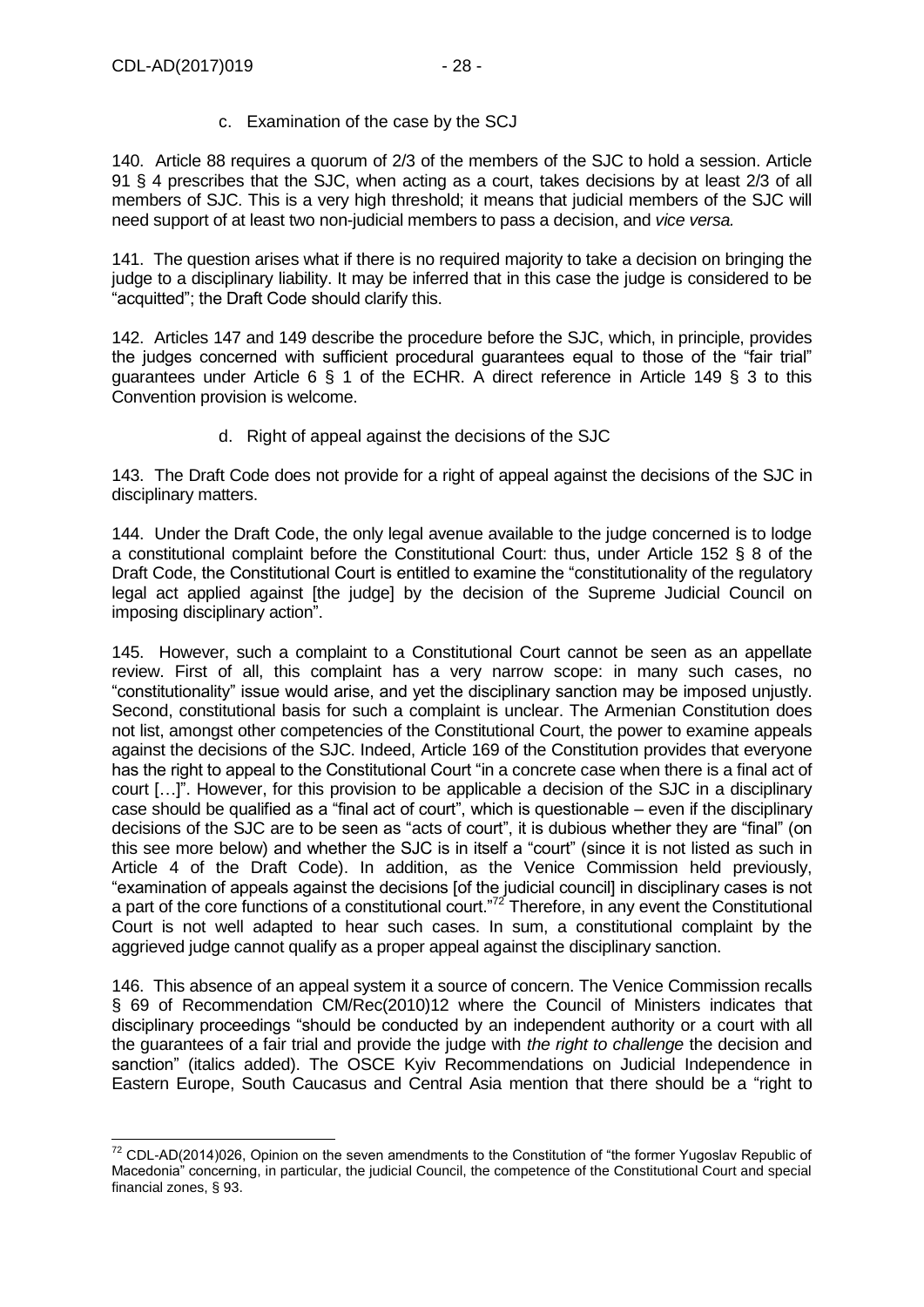appeal to a competent court" against a decision by a disciplinary body.<sup>73</sup> The Venice Commission previously recommended that "an appeal against disciplinary measures to an independent court should be available."<sup>74</sup> The Venice Commission repeated this recommendation in an opinion on the Armenian Constitution.<sup>75</sup>

147. At the meetings in Yerevan some of the interlocutors insisted that these recommendations are not applicable in the current constitutional framework. Thus, under Article 175 § 2 of the Constitution "when discussing the question of imposing disciplinary liability upon a judge […] the Supreme Judicial Council shall act as a court". It is not uncommon for a non-judicial constitutional body to perform, occasionally, judicial functions (like it happens in France, for example, where Parliament may seat as a High Court for the purposes of impeachment).<sup>76</sup> In their words, the institutional design of the SJC, the status of its members and the procedure before it permit to characterise the SJC as a judicial body. If seen from this perspective, proceedings before the SJC provide sufficient guarantees to the judges subjected to disciplinary liability and a separate appeal to a court is not therefore necessary. The SJC is a special tribunal identified by the Constitution as a final instance in disciplinary matters; this model exists in some other legal orders (for example, in Greece).<sup>77</sup> Giving the Court of Cassation the powers of an appeal instance would erode the authority of the SJC.

148. The Venice Commission takes note of these arguments; however, it reiterates its earlier recommendations that an appeal is necessary and observes that the current constitutional framework in Armenia does not exclude the possibility of an appeal to a court. For example, under Article 98 § 4 of the Draft Code the refusal of the SJC to accept application from a prospective candidate to a judicial position may be appealed before the Administrative Court. So, in some situations the Draft Code provides for an appeal to a court of law against the decision of the SJC – but not in disciplinary matters.

149. Another question is which body should hear appeals against disciplinary sanctions imposed on judges. The most evident solution would be to entrust the Court of Cassation with this task, but the Constitution does not provide expressly for this possibility; as transpires from Article 171 § 2, the role of the Court of Cassation is to "review judicial acts". Given that a decision of the SJC may qualify, under the Constitution, as a "judicial act", the Court of Cassation might be, in principle, competent to examine appeals, but in this case this competency should be directly provided for in the Draft Code, and the procedure of appellate review should be described there at least briefly.

150. Admittedly, other solutions may be considered – such as the creation of a special appellate panel for disciplinary matters within the SJC or within the Court of Cassation. It is important, however, that the appeal instance qualifies as a "court", i.e. provides for sufficient procedural guarantees and is institutionally independent. In addition, in developing this model the authorities should ensure that the functions of initiating disciplinary proceedings, imposing a disciplinary sanction and deciding on appeals are clearly separated; for example, a person who triggered a disciplinary case should not participate in the subsequent decision-making.

 $\overline{\phantom{a}}$  $^{73}$  P. 26

<sup>74</sup> CDL-AD(2007)028, Report on Judicial Appointments by the Venice Commission, §25; see also CDL-AD(2014)008, Opinion on the draft Law on the High Judicial and Prosecutorial Council of Bosnia and Herzegovina, §110

<sup>&</sup>lt;sup>75</sup> CDL-AD(2015)037, First Opinion on the Draft Amendments to the Constitution (Chapters 1 to 7 and 10) of the Republic of Armenia, § 153

<sup>&</sup>lt;sup>76</sup> Article 68 of the French Constitution

 $77$  Article 91 § 4 of the Constitution of Greece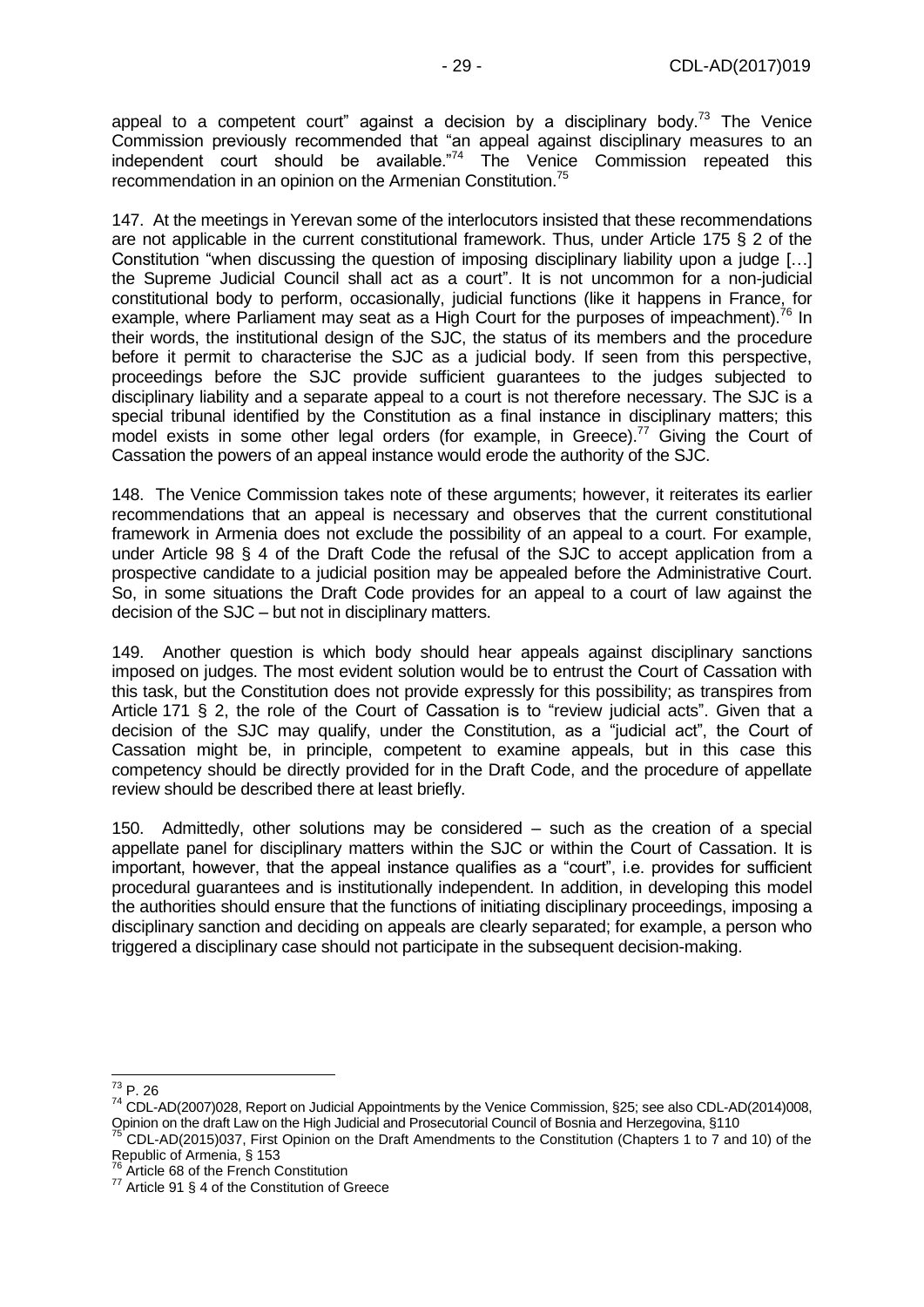-

151. Finally, the Venice Commission recalls that "Judicial Councils should have a certain discretion, which must be respected by the appellate body".<sup>78</sup> In exercising its appellate review the appellate body should act with deference to the SJC (or any other body or panel within the SJC imposing the disciplinary sanction), especially as regards the establishment of the factual circumstances and interpretation of the relevant rules of conduct.<sup>79</sup>

#### e. Reopening of disciplinary proceedings

152. Article 153 provides for a possibility to reopen a disciplinary case if "newly emerged or new circumstances" are discovered. It should be possible to reopen cases with reference to facts that had already existed at the moment of the original proceedings but were not known and were discovered only later ("newly emerged" circumstances). However, it is more problematic when the case is re-opened with reference to the "new" circumstances, which came into existence *ex post facto*. From § 1 it transpires that the reopening may concern only decisions "on imposing disciplinary action against a judge". This could mean that the reopening cannot aggravate the situation of the judge. However, if the reopening leads to a new or more serious sanction, this may be seen as a retroactive imposition of a disciplinary penalty.

153. Next, the possibility to re-open the case within twenty years after the decision of the SJC (see Article 153 § 4) is objectionable. A disciplinary sanction is, most often, a short-lived form of liability; for example, under Article 140 of the Draft Code the SJC has one year (from the date of the alleged offence) to start disciplinary proceedings. Against this background it is difficult to understand why the reopening may take place twenty years after the facts.

#### **14. Chapter 19 (termination of powers of a judge)**

<span id="page-29-0"></span>154. Under Article 164 § 9 of the Constitution, "the powers of a judge shall be terminated by a decision of the Supreme Judicial Council, in cases of violating the incompatibility requirements, engaging in political activities, the health condition rendering the discharge of his powers impossible, or *committing a grave disciplinary offence*" (italics added). Article 139 of the Draft Code reproduces those grounds almost word by word. Thus, a serious disciplinary offence is regarded as one of the grounds for termination of the powers of a judge.

155. Under Article 60 of the Draft Code, one of the rules of conduct for a judge is not to have political engagements. A serious breach of this requirement is a disciplinary offence and may lead to a dismissal. At the same time, Article 155 § 1 (2) entitles the SJC to terminate the status of a judge "if s/he is engaged in political activities". In sum, political engagement of a judge may lead to his/her dismissal either as a disciplinary sanction (under Article 155 § 1 (5)) or as a separate *sui generis* sanction (under Article 155 § 1 (2)).

156. The co-existence of two identical grounds for dismissal is a source of potential problems. Thus, a disciplinary sanction under Article 155  $\S$  1 (5) is imposed within disciplinary proceedings, whereas the termination of powers under Article 155 § 1 (2) does not need to be imposed within disciplinary proceedings and hence does not provide the judge with the necessary procedural guarantees. Second, disciplinary sanctions are governed by the principle of proportionality (see Article 138 § 2), whereas termination of the status under Article 155 § 1 (2) is formulated as a categorical sanction (which is imposed irrespectively of the seriousness of the breach). In the opinion of the Venice Commission, those two parallel regimes should be merged into one, governed by the rules of disciplinary proceedings and by the principle of proportionality.

 $^{78}$  CDL-AD(2015)037, First Opinion on the Draft Amendments to the Constitution (Chapters 1 to 7 and 10) of the Republic of Armenia, § 92

 $79$  See, for a similar discussion, CDL-AD(2016)009, Final Opinion on the revised draft constitutional amendments on the Judiciary (15 January 2016) of Albania, § 66.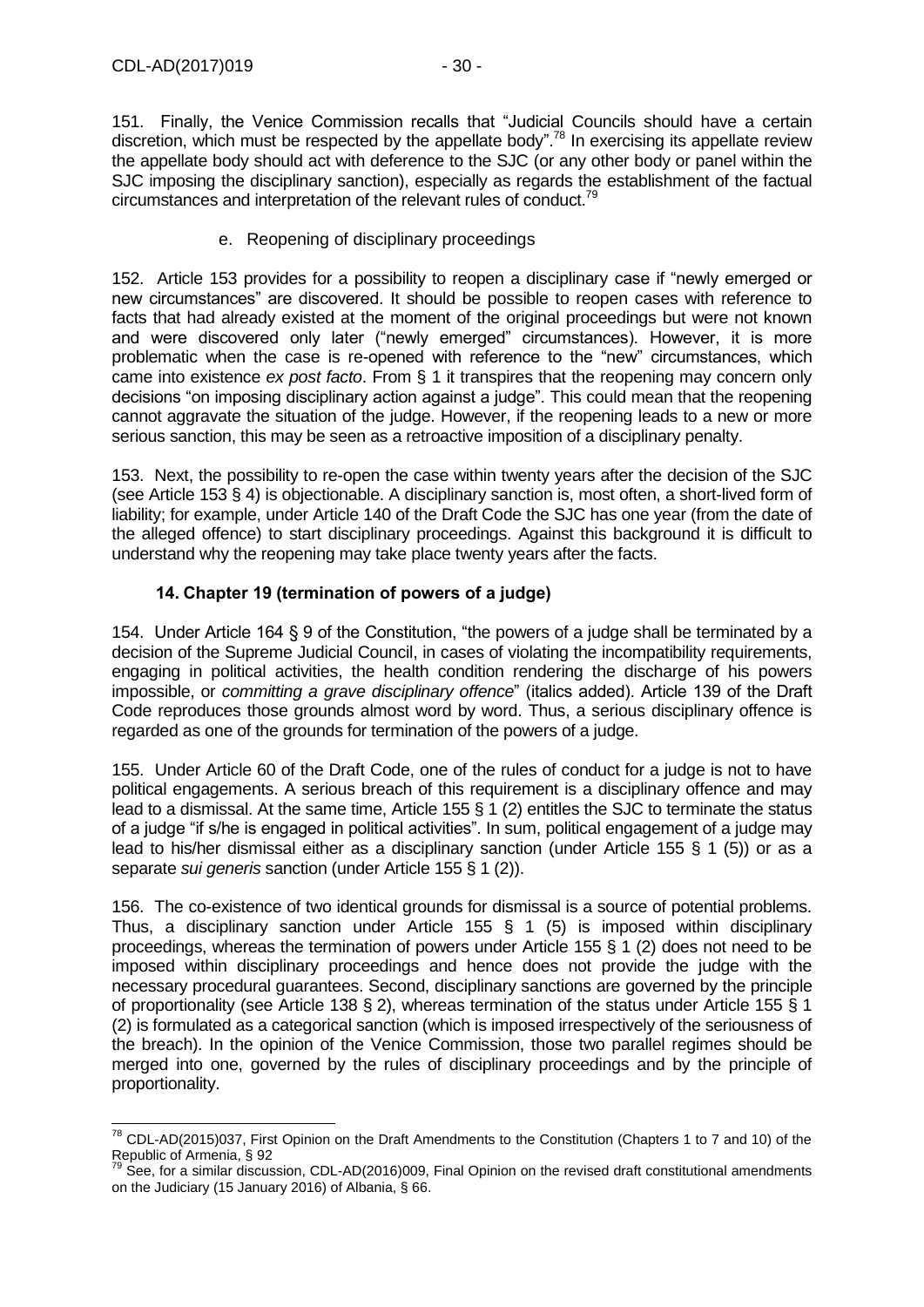157. Article 155 § 6 describes what constitutes a "gross disciplinary violation". This threshold may be reached (1) if the judge commits a certain number of less serious violations,  $80$  or (2) if the judge commits an "act which dishonours the judiciary" or an act which "is incompatible with the position of a judge". Again, the Venice Commission observes here a certain parallelism: under Article 60 § 1 an act "undermining the high reputation of the judiciary" is characterised as ground for disciplinary liability, but not necessarily as a "gross disciplinary violation". The interrelation between Article 60 § 1 and Article 155 § 6 should be clarified: it seems that the same type of violation may lead to a less severe disciplinary sanction (such as a warning, for example), or be qualified as a "gross violation" independently from the record of the previous violations and thus lead directly to the termination of the status of a judge. In principle, such model is acceptable, but the disciplinary bodies should be aware that not every "act which dishonours the judiciary" or and act which "is incompatible with the position of a judge" necessarily amounts to a gross violation; the principle of proportionality should always apply (Article 138 § 2 of the Draft Code). This should be explicitly indicated in the Draft Code.

158. Finally, insofar as several repeated less serious disciplinary violations are regarded as a "gross violation", it is necessary to indicate the time-period within which such violation may have this effect by accumulation. Otherwise the judges who committed some small errors in the beginning of their career would be constantly under the threat of dismissal, and their independence would be jeopardized.

#### **15. Final chapters**

-

<span id="page-30-0"></span>159. Article 162, according to its title, is supposed to "ensure the proper operation of courts" after the abolition of the Judicial Department. However, this provision is too vague and indefinite. It gives the chairpersons of the courts unlimited discretion in managing the staff. The legal status of the staff of a court and the rules of procedure thereof shall be prescribed by the Draft Code, other laws, "the charter of the staff and other acts". However the status and the specific functions of the staff of the courts are not described anywhere in the Draft Code; as to "other acts", this formula is too vague and may give the chairpersons too much of a discretion. If material and human resources of a court are managed exclusively by the staff appointed by the chairperson, and on the basis of rules developed by the chairperson, it may turn the latter into a very influential figure and risks endangering the internal judicial independence.

#### <span id="page-30-1"></span>**IV. Level of details in the constitutional law**

160. Pursuant to Article 103 § 2 of the Constitution, the Judicial Code is a constitutional law adopted by 3/5 of the total number of MPs. This is a rigid legal instrument, which is not supposed to be changed too often. However, many provisions of the Draft Code are too detailed for a constitutional law. $81$  There are numerous examples of excessively detailed regulations.<sup>82</sup>

<sup>&</sup>lt;sup>80</sup> The number varies depending on the severity of the disciplinary sanction previously imposed, and depending on whether the violation has been committed intentionally or by negligence.

<sup>&</sup>lt;sup>81</sup> In this respect the Draft Code is similar to the Draft Constitutional Law on the Constitutional Court, which has been criticised by the Venice Commission for being overly detailed (see CDL-AD(2017)011, Armenia – Opinion on the draft Constitutional Law on the Constitutional Court § 99).

 $82$  For instance, Article 19, regulating the maintenance of judicial statistics, Article 54, regulating on the form of the official identification card of a judge, Article 89, regulating the process of taking minutes of sessions of the Supreme Judicial Council, Article 123, regulating the process of drawing up and approval of the list of judge candidates for promotion, Article 152, regulating content of the decisions of the Supreme Judicial Council on disciplinary sanctions, etc.